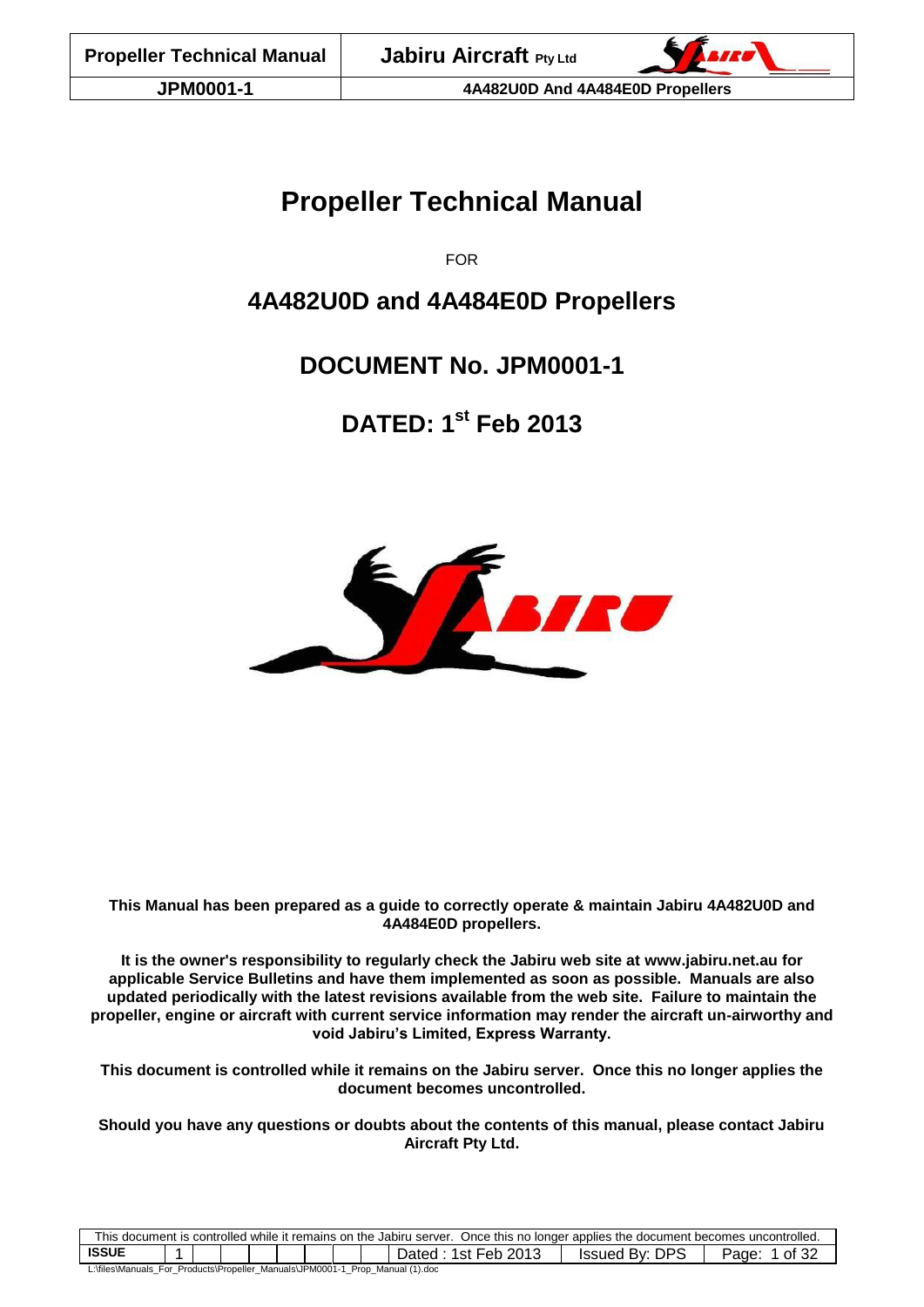**Propeller Technical Manual** 

Jabiru Aircraft Pty Ltd



JPM0001-1

#### 4A482U0D And 4A484E0D Propellers

| 1.1<br>1.2                                                                    |  |  |  |  |                     |                                                                                                                                                     |               |  |
|-------------------------------------------------------------------------------|--|--|--|--|---------------------|-----------------------------------------------------------------------------------------------------------------------------------------------------|---------------|--|
| $\mathbf{2}$                                                                  |  |  |  |  |                     |                                                                                                                                                     |               |  |
| 2.1                                                                           |  |  |  |  |                     |                                                                                                                                                     |               |  |
| 2.2                                                                           |  |  |  |  |                     |                                                                                                                                                     |               |  |
| 2.3                                                                           |  |  |  |  |                     |                                                                                                                                                     |               |  |
| 2.4                                                                           |  |  |  |  |                     |                                                                                                                                                     |               |  |
| 2.5                                                                           |  |  |  |  |                     |                                                                                                                                                     |               |  |
| 2.5.1                                                                         |  |  |  |  |                     |                                                                                                                                                     |               |  |
| 2.6                                                                           |  |  |  |  |                     |                                                                                                                                                     |               |  |
| 2.7<br>2.8                                                                    |  |  |  |  |                     |                                                                                                                                                     |               |  |
| 2.8.1                                                                         |  |  |  |  |                     |                                                                                                                                                     |               |  |
| 2.8.2                                                                         |  |  |  |  |                     |                                                                                                                                                     |               |  |
| 2.8.3                                                                         |  |  |  |  |                     |                                                                                                                                                     |               |  |
| 2.9                                                                           |  |  |  |  |                     |                                                                                                                                                     |               |  |
| 2.10                                                                          |  |  |  |  |                     |                                                                                                                                                     |               |  |
| 3                                                                             |  |  |  |  |                     |                                                                                                                                                     |               |  |
| 3.1                                                                           |  |  |  |  |                     |                                                                                                                                                     |               |  |
| 3.1.1                                                                         |  |  |  |  |                     |                                                                                                                                                     |               |  |
| 3.1.2                                                                         |  |  |  |  |                     |                                                                                                                                                     |               |  |
| 3.2                                                                           |  |  |  |  |                     |                                                                                                                                                     |               |  |
| 3.3                                                                           |  |  |  |  |                     |                                                                                                                                                     |               |  |
| 3.3.1                                                                         |  |  |  |  |                     |                                                                                                                                                     |               |  |
| 3.3.2<br>3.4                                                                  |  |  |  |  |                     |                                                                                                                                                     |               |  |
| 3.4.1                                                                         |  |  |  |  |                     |                                                                                                                                                     |               |  |
| 3.4.2                                                                         |  |  |  |  |                     |                                                                                                                                                     |               |  |
| 3.4.3                                                                         |  |  |  |  |                     |                                                                                                                                                     |               |  |
| 3.4.4                                                                         |  |  |  |  |                     |                                                                                                                                                     |               |  |
| 3.5                                                                           |  |  |  |  |                     |                                                                                                                                                     |               |  |
| 3.5.1                                                                         |  |  |  |  |                     |                                                                                                                                                     |               |  |
| 4                                                                             |  |  |  |  |                     |                                                                                                                                                     |               |  |
| 4.1                                                                           |  |  |  |  |                     |                                                                                                                                                     |               |  |
| 4.1.1                                                                         |  |  |  |  |                     |                                                                                                                                                     |               |  |
| 4.1.2                                                                         |  |  |  |  |                     |                                                                                                                                                     |               |  |
| 4.1.3                                                                         |  |  |  |  |                     |                                                                                                                                                     |               |  |
| 4.2                                                                           |  |  |  |  |                     |                                                                                                                                                     |               |  |
| 4.3<br>4.4                                                                    |  |  |  |  |                     |                                                                                                                                                     |               |  |
| 4.5                                                                           |  |  |  |  |                     |                                                                                                                                                     |               |  |
| 4.5.1                                                                         |  |  |  |  |                     |                                                                                                                                                     |               |  |
| 4.5.2                                                                         |  |  |  |  |                     |                                                                                                                                                     |               |  |
| 4.5.3                                                                         |  |  |  |  |                     |                                                                                                                                                     |               |  |
| 4.5.4                                                                         |  |  |  |  |                     |                                                                                                                                                     |               |  |
| 4.5.5                                                                         |  |  |  |  |                     |                                                                                                                                                     |               |  |
| 4.6                                                                           |  |  |  |  |                     |                                                                                                                                                     |               |  |
| 4.6.1                                                                         |  |  |  |  |                     |                                                                                                                                                     |               |  |
| 4.6.2                                                                         |  |  |  |  |                     |                                                                                                                                                     |               |  |
| 4.6.3                                                                         |  |  |  |  |                     |                                                                                                                                                     |               |  |
| 4.6.4<br>4.6.5                                                                |  |  |  |  |                     |                                                                                                                                                     |               |  |
| 4.7                                                                           |  |  |  |  |                     |                                                                                                                                                     |               |  |
| 4.7.1                                                                         |  |  |  |  |                     |                                                                                                                                                     |               |  |
| 4.7.2                                                                         |  |  |  |  |                     |                                                                                                                                                     |               |  |
| 4.7.3                                                                         |  |  |  |  |                     |                                                                                                                                                     |               |  |
|                                                                               |  |  |  |  |                     |                                                                                                                                                     |               |  |
| <b>ISSUE</b>                                                                  |  |  |  |  | Dated: 1st Feb 2013 | This document is controlled while it remains on the Jabiru server. Once this no longer applies the document becomes uncontrolled.<br>Issued By: DPS | Page: 2 of 32 |  |
| L:\files\Manuals_For_Products\Propeller_Manuals\JPM0001-1_Prop_Manual (1).doc |  |  |  |  |                     |                                                                                                                                                     |               |  |
|                                                                               |  |  |  |  |                     |                                                                                                                                                     |               |  |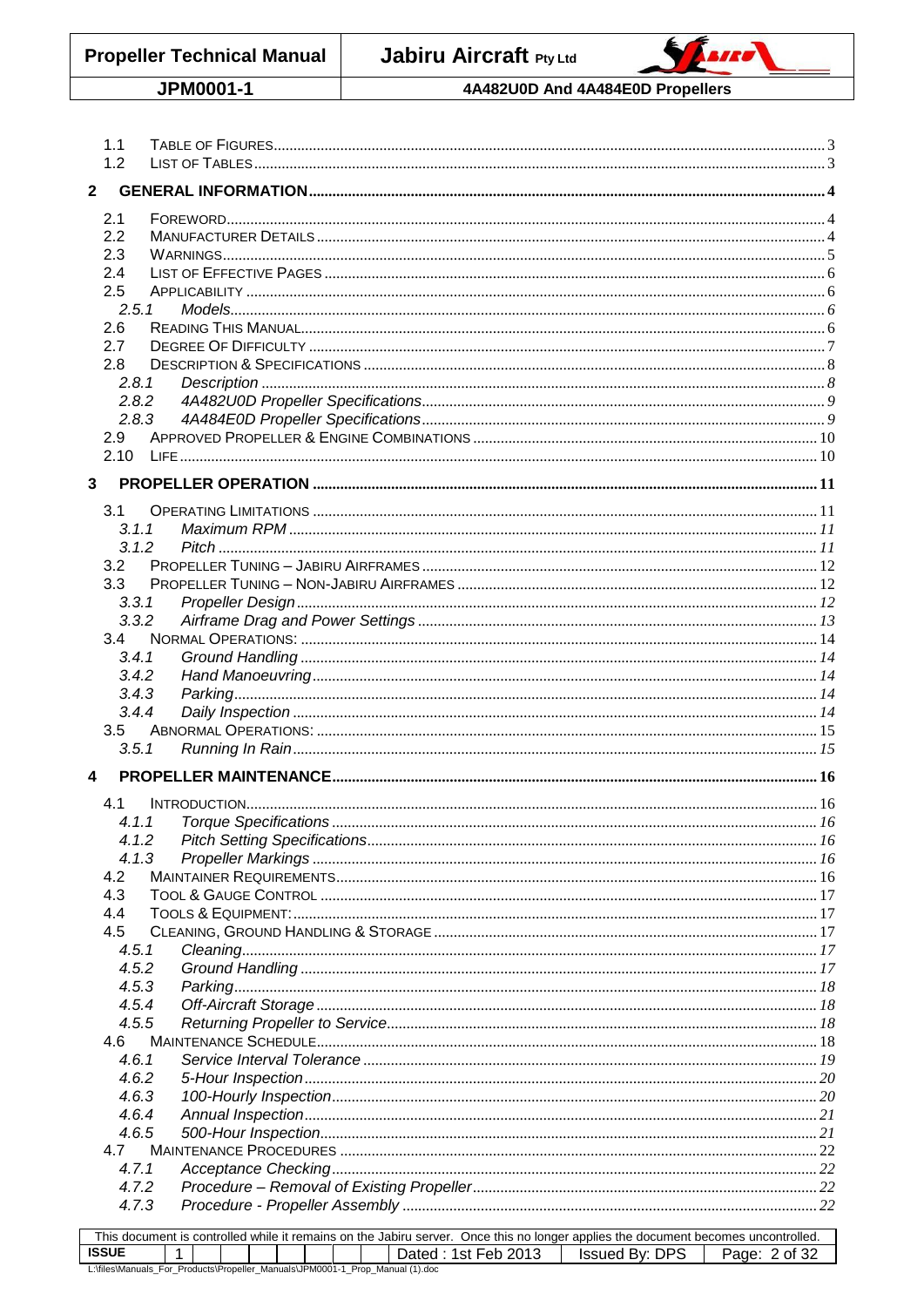# JPM0001-1

4A482U0D And 4A484E0D Propellers

|   | 4.7.4 |  |
|---|-------|--|
|   | 4.7.5 |  |
|   | 4.7.6 |  |
|   | 4.7.7 |  |
|   | 4.7.8 |  |
|   | 4.8   |  |
|   | 4.8.1 |  |
| 5 |       |  |
|   |       |  |
|   | 5.1   |  |
|   | 5.2   |  |
|   | 5.3   |  |
|   | 5.3.1 |  |
|   | 5.4   |  |
|   | 5.5   |  |
|   | 5.6   |  |
|   | 5.6.1 |  |
|   | 5.6.2 |  |
|   | 5.6.3 |  |
| 6 |       |  |
|   | 6.1.1 |  |
|   | 6.1.2 |  |
|   |       |  |

#### <span id="page-2-0"></span>**Table of Figures**  $1.1$

#### <span id="page-2-1"></span>**List of Tables**  $1.2$

| This document is controlled while it remains on the Jabiru server. Once this no longer applies the document becomes uncontrolled. |  |  |  |  |  |  |  |  |                     |                       |               |
|-----------------------------------------------------------------------------------------------------------------------------------|--|--|--|--|--|--|--|--|---------------------|-----------------------|---------------|
| <b>ISSUE</b>                                                                                                                      |  |  |  |  |  |  |  |  | Dated: 1st Feb 2013 | <b>Issued By: DPS</b> | Page: 3 of 32 |
| L:\files\Manuals_For_Products\Propeller_Manuals\JPM0001-1_Prop_Manual (1).doc                                                     |  |  |  |  |  |  |  |  |                     |                       |               |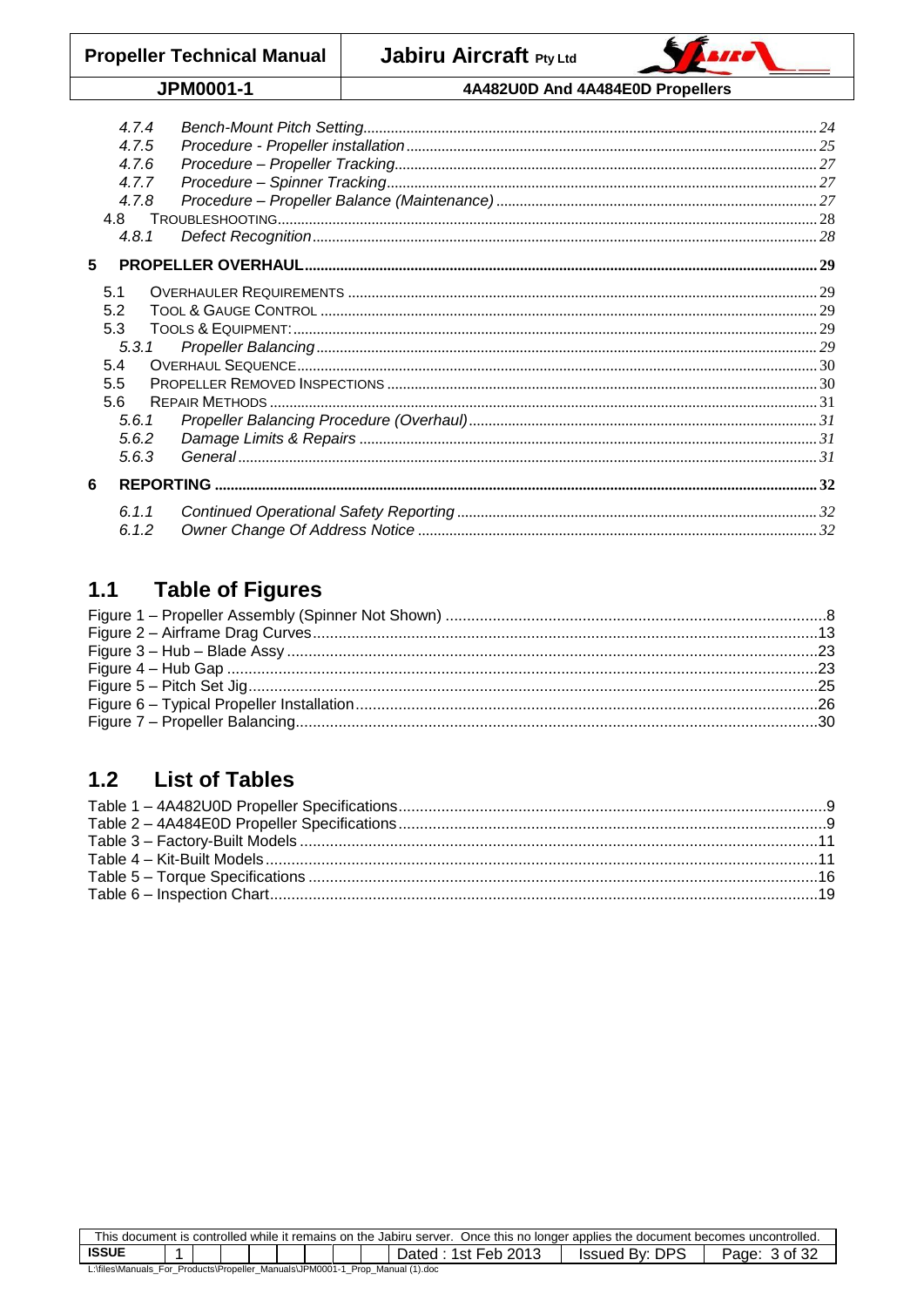

# <span id="page-3-0"></span>2 General Information

## <span id="page-3-1"></span>**2.1 Foreword**

It is the owner's responsibility to become fully aware of the particular maintenance requirements and limitations applicable to the propellers when used in their application.

The information in this manual is based upon data available at the time of publication, and is supplemented and kept current by Airworthiness Publications such as Service Bulletins & Service Letters released by JABIRU AIRCRAFT Pty Ltd. These are distributed directly to owners in addition to being posted on the JABIRU website or provided to your local Dealer or Distributor so that they have the latest authorised recommendations for servicing the propellers. New owners of pre-owned propellers should ensure that the transfer of ownership has been advised to JABIRU AIRCRAFT Pty Ltd or your local dealer or distributor. Existing owners should ensure that their contact details on file with JABIRU AIRCRAFT Pty Ltd remain current.

## **IMPORTANT**

**All maintenance should be undertaken with careful regard for the procedures outlined in this manual. A detailed record of maintenance undertaken should be recorded in the Aircraft Log Books.**

**Eligible JABIRU Propellers operating in the Light Sport Aircraft category must be maintained by an Authorised Person (LAME for CASA-registered aircraft, Owner or Level 2 Holder for RA-Ausregistered aircraft). In all cases, NO MODIFICATIONS ARE PERMITTED without approval from the propeller manufacturer. It is the owner's responsibility to ensure that their propeller is maintained by an appropriate person.**

In the interests of product development, we encourage owners to make suggestions related to design improvements. However, the final decision on their adoption or otherwise rests with JABIRU AIRCRAFT Pty Ltd.

## <span id="page-3-2"></span>**2.2 Manufacturer Details**

Jabiru Aircraft P/L PO Box 5792 Bundaberg West, QLD 4670 Phone: 07 4155 1778 Fax: 07 4155 2669 Email: info@jabiru.net.au

Street Address:

Jabiru Aircraft Airport Drive, Hinkler Airport Bundaberg QLD 4670

| Once this no longer applies the document becomes uncontrolled.<br>This document is controlled while it remains on the Jabiru server. |  |  |  |  |  |  |  |  |                       |                        |                  |
|--------------------------------------------------------------------------------------------------------------------------------------|--|--|--|--|--|--|--|--|-----------------------|------------------------|------------------|
| <b>ISSUE</b>                                                                                                                         |  |  |  |  |  |  |  |  | 1st Feb 2013<br>Jated | DPS<br>Bv: I<br>Issued | 4 of 32<br>Page: |
| L:\files\Manuals_For_Products\Propeller_Manuals\JPM0001-1_<br>Prop Manual (1), doc                                                   |  |  |  |  |  |  |  |  |                       |                        |                  |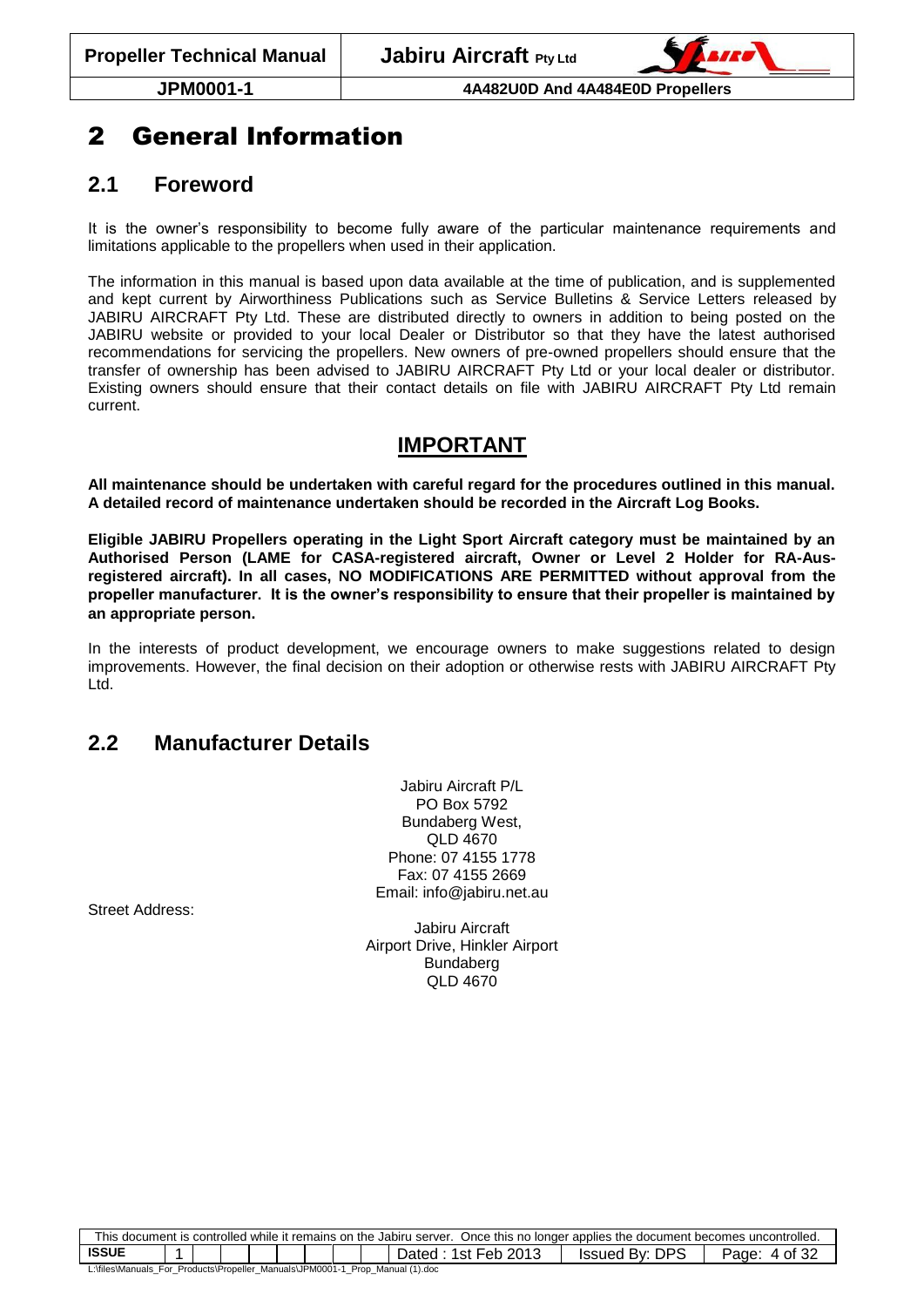## <span id="page-4-0"></span>**2.3 Warnings**

## **WARNING**

**DO NOT GO NEAR THE PROPELLER IF THERE IS A PERSON IN OR NEAR THE COCKPIT.**

**ENSURE AIRCRAFT MASTER SWITCH IS "OFF" BEFORE COMMENCING ANY WORK ON PROPELLER.**

**DO NOT RUN ENGINE WITH PROPELLER DISCONNECTED OR ENGINE DAMAGE WILL RESULT.**

**THE PROPELLERS IN THIS MANUAL ARE DESIGNED AND TESTED FOR JABIRU ENGINES ONLY.**

**Jabiru Aircraft Pty Ltd has devoted significant resources and testing to develop Jabiru aircraft propellers for recreational flying and flight training. Any other uses or applications not approved by Jabiru Aircraft P/L may be extremely hazardous, leading to property damage, or injury or death of persons on or in the vicinity of the vehicle. Jabiru Aircraft Pty Ltd does not support the use of this propeller in any applications which do not meet the requirements of the appropriate Pilot Operating Handbook or Flight Manual. Any noncompliant operation may render the propeller & aircraft un-airworthy and will void any warranty issued by Jabiru.**

**Jabiru Propellers are designed to be maintained only in strict accordance with this Technical Manual. Any variation of any kind, including alteration to any component at all, whether replacement, relocation, modification or otherwise which is not strictly in accordance with these manuals may lead to dramatic changes in the performance of the aircraft and may cause unexpected engine stoppage, loss of control or have other detrimental effects on the aircraft which may lead to injury or death. Jabiru Aircraft Pty Ltd does not support any modifications to the propeller, its parts, or components. Any such actions may render the propeller & aircraft un-airworthy and will void any warranty issued by Jabiru.**

**Maintenance and modification cannot be supervised by the manufacturer. Maintenance requires extreme cleanliness, exact parts, precise workmanship and proper consumables. It is your responsibility to ensure absolute attention to detail no matter who may become involved in work on this propeller. Your safety, your life and your passenger's lives rely on precise and accurate following of instructions in this manual.**

**In exchange for the technical manual provided by Jabiru Aircraft Pty. Ltd. ("Jabiru") I hereby agree to waive, release, and hold Jabiru harmless from any injury, loss, damage, or mishap that I, my spouse, heirs, or next of kin may suffer as a result of my use of any Jabiru product, except to the extent due to gross negligence or willful misconduct by Jabiru. I understand that proper skills and training are essential to minimize the unavoidable risks of property damage, serious bodily injury and death that arise from the use of Jabiru products.**

## **IMPORTANT**

**Always think before acting. Use common sense. WORKING WITH PROPELLERS CAN BE EXTREMELY DANGEROUS.**

|                                                                               | This document is controlled while it remains on the Jabiru server. Once this no longer applies the document becomes uncontrolled. |  |  |  |  |  |  |  |                               |                     |       |
|-------------------------------------------------------------------------------|-----------------------------------------------------------------------------------------------------------------------------------|--|--|--|--|--|--|--|-------------------------------|---------------------|-------|
| <b>ISSUE</b>                                                                  |                                                                                                                                   |  |  |  |  |  |  |  | -2013<br>Feb<br>Jated<br>1St. | " By: DPS<br>Issued | Page: |
| L:\files\Manuals For Products\Propeller Manuals\JPM0001-1 Prop Manual (1).doc |                                                                                                                                   |  |  |  |  |  |  |  |                               |                     |       |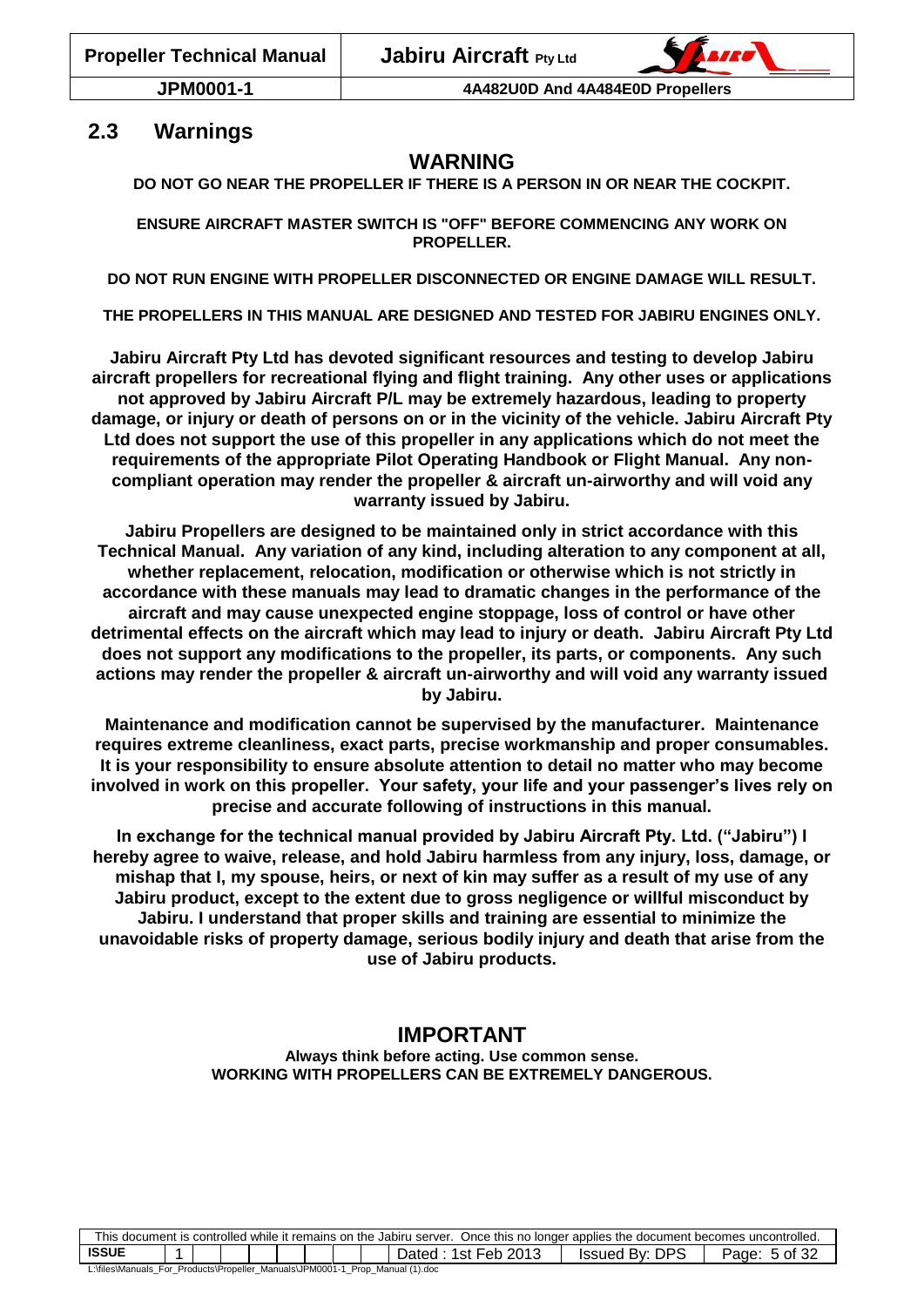## <span id="page-5-0"></span>**2.4 List of Effective Pages**

This manual is revised as a whole. All pages retain the revision status of the overall document. Altered technical content is shown in red.

| <b>Issue Notes</b> |                         |  |  |  |  |  |  |  |
|--------------------|-------------------------|--|--|--|--|--|--|--|
|                    | $\bigcap$ riginal lecuo |  |  |  |  |  |  |  |

| 1.4.2.1.0.7<br>ue.<br>∼ |
|-------------------------|
|                         |
|                         |

# <span id="page-5-1"></span>**2.5 Applicability**

#### <span id="page-5-2"></span>**2.5.1 Models**

This manual contains JABIRU recommended procedures and instructions for ground handling, servicing and maintaining the following Jabiru propeller models:

4A482U0D - 2200 Scimitar Propeller Assy – Ground Adjustable, 2 Blade Composite. 4A484E0D - 3300 Scimitar Propeller Assy – Ground Adjustable, 2 Blade Composite.

These propellers are not type certified, though certain serial numbers claim compliance with the requirements of ASTM F2506-10 for operations in Light Sport Aircraft (LSA) category aircraft. The propellers listed are approved by JABIRU for use on Jabiru 2200 and Jabiru 3300 Aircraft Engines respectively. The propellers are not approved for use on other engine types or models.

## <span id="page-5-3"></span>**2.6 Reading This Manual**

- If you are reading this manual on a computer and want to be able to quickly zoom in and out: Hold down the Ctrl key while rotating the wheel button on your mouse. In most programs this will instantly zoom in or out.
- To do the same thing on a modern laptop either plug in a wheel mouse as detailed above or use the built-in track-pad. Put two fingers on the pad close together then move then apart diagonally. To reverse, put two fingers on the pad at opposite diagonal points on the pad and bring them together diagonally. This works on most modern PC-laptops.
- This document has been created with hyperlinks between referenced items. So, when reading the manual on a computer you can click on the page number of an item on the table of contents and the computer will skip to that page. Also, if a paragraph says "refer to Section [4.5.4"](#page-17-1) – then you can click on the ["4.5.4"](#page-17-1) and automatically skip to that page. Similarly, if Figures or Tables are referenced.
- <span id="page-5-4"></span> To open a search window press "Ctrl-f". Depending on the program, this will normally open a small search window where you can enter keywords. For example, searching for the word "life" will allow you to quickly find all reference to lifed maintenance items.

| This document is controlled while it remains on the Jabiru server. Once this no longer applies the document becomes uncontrolled. |  |  |  |  |  |  |  |  |                          |                       |                  |
|-----------------------------------------------------------------------------------------------------------------------------------|--|--|--|--|--|--|--|--|--------------------------|-----------------------|------------------|
| <b>ISSUE</b>                                                                                                                      |  |  |  |  |  |  |  |  | ': 1st Feb 2013<br>Dated | <b>Issued By: DPS</b> | 6 of 32<br>Page: |
| L:\files\Manuals_For_Products\Propeller_Manuals\JPM0001-1_Prop_Manual (1).doc                                                     |  |  |  |  |  |  |  |  |                          |                       |                  |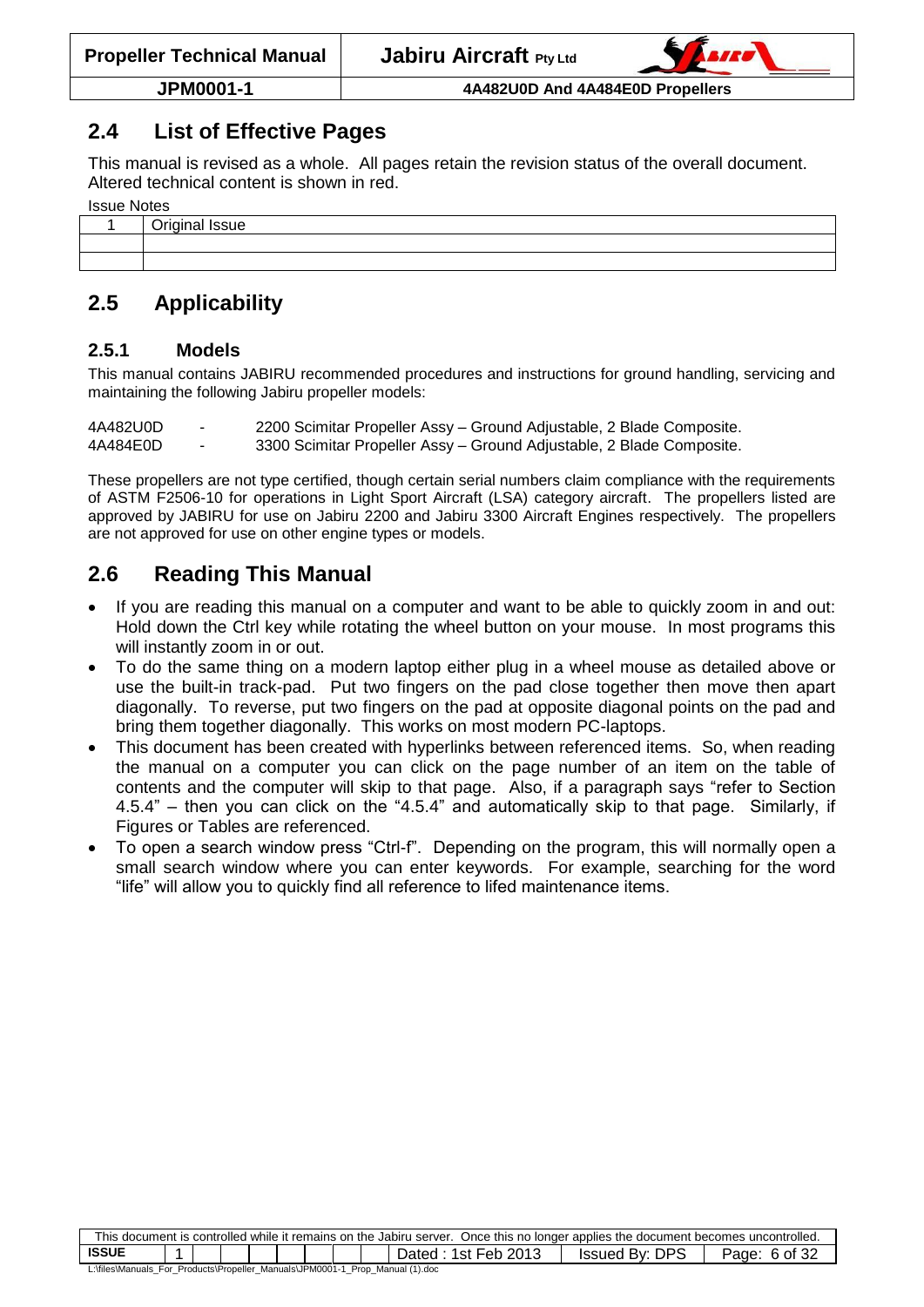

## **2.7 Degree Of Difficulty**

- In this manual we have used a "spanner scale" to help technicians approach a job. Anyone considering undertaking a task in this manual must realistically assess themselves against this scale and not attempt any task for which they lack knowledge or the required tools.
- This manual is intended for use by experienced technicians. While all processes will be explained as clearly as possible, some knowledge is assumed. This manual is not intended to be sufficient reference for a person with no other training to safely complete inspections & maintenance. Knowledge of standard aircraft practices (such as are detailed in FAA AC43) is assumed.

| <b>The Spanner Scale</b> | <b>Translation</b>                                                                                                                             |
|--------------------------|------------------------------------------------------------------------------------------------------------------------------------------------|
|                          | Simple, basic, straightforward. A careful layman, with guidance, can achieve<br>this.                                                          |
|                          |                                                                                                                                                |
|                          | Straightforward, but with some technical bits. Basic knowledge, care and<br>guidance needed.                                                   |
|                          | Straightforward, but requires special tools, training and/or judgement. Sound<br>basic knowledge guidance and a careful approach are required. |
|                          | A technical job. Take your time, double-check everything. Only for the<br>experienced overhauler.                                              |
|                          | A difficult job. Requires special tools, solid skills, good judgement. Only for<br>experts.                                                    |

| This document is controlled while it remains on the Jabiru server. Once this no longer applies the document becomes uncontrolled. |                                                                   |  |  |  |  |  |  |  |  |  |  |  |
|-----------------------------------------------------------------------------------------------------------------------------------|-------------------------------------------------------------------|--|--|--|--|--|--|--|--|--|--|--|
| <b>ISSUE</b>                                                                                                                      | <b>Issued By: DPS</b><br>1st Feb 2013<br>of 32<br>Dated:<br>Page. |  |  |  |  |  |  |  |  |  |  |  |
| L:\files\Manuals_For_Products\Propeller_Manuals\JPM0001-1_Prop_Manual (1).doc                                                     |                                                                   |  |  |  |  |  |  |  |  |  |  |  |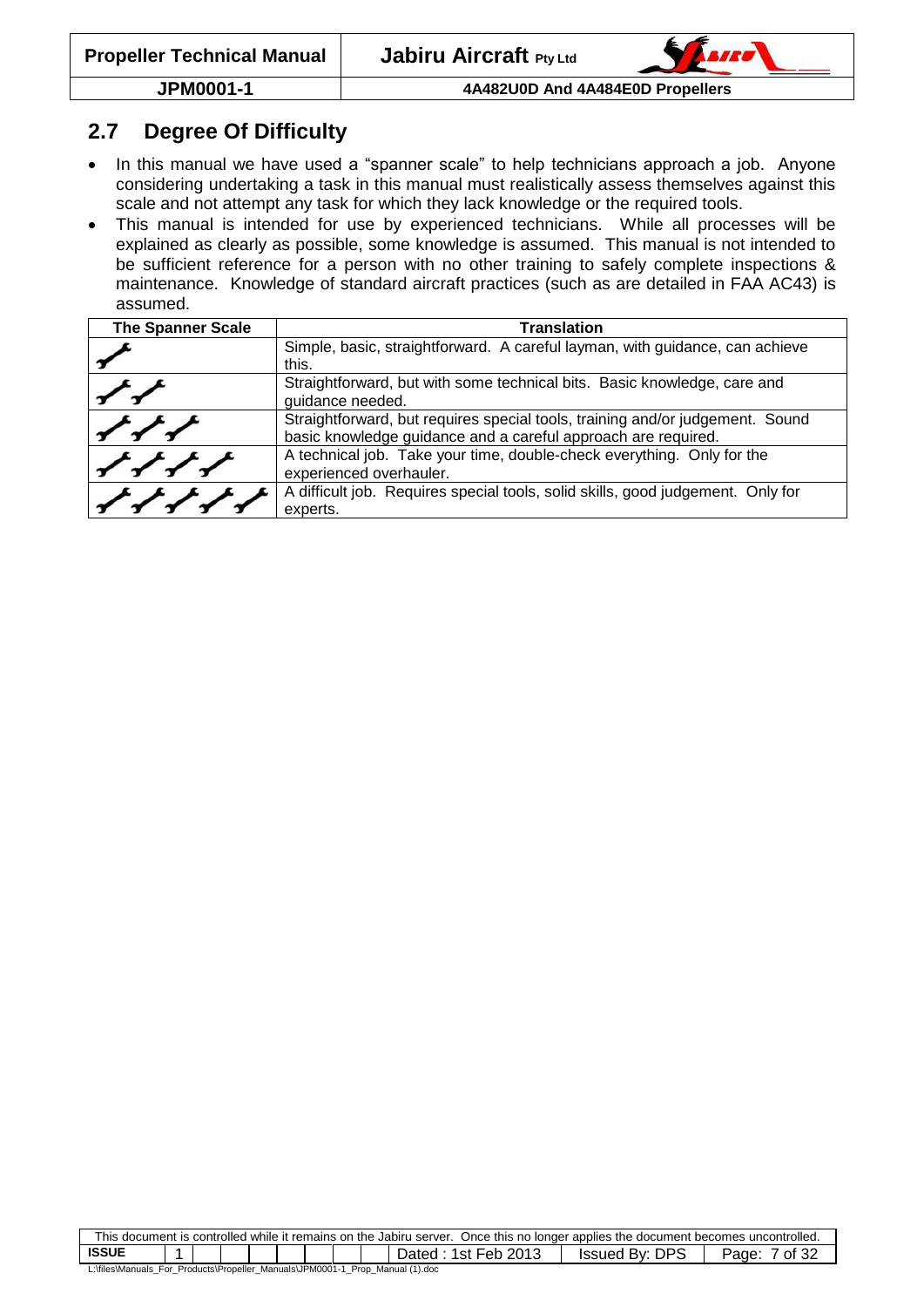

## <span id="page-7-0"></span>**2.8 Description & Specifications**

#### <span id="page-7-1"></span>**2.8.1 Description**

- The Jabiru Propellers detailed in this manual are 2-bladed Scimitar ground adjustable designs. The blades are constructed of fibreglass composite while the hub is forged from Aluminium.
- A Urethane protective coating is applied to the leading edge of both blades.
- The propeller finish is black Gel-coat, though other colours may be used for some applications.
- All propellers discussed within this manual are for **TRACTOR** applications only.

**Figure 1 – 4A482U0D Propeller Assembly (Spinner Not Shown)**

<span id="page-7-2"></span>



| This document is controlled while it remains on the Jabiru server. Once this no longer applies the document becomes uncontrolled. |                                                                               |  |  |  |  |  |  |  |                           |                       |                  |  |  |
|-----------------------------------------------------------------------------------------------------------------------------------|-------------------------------------------------------------------------------|--|--|--|--|--|--|--|---------------------------|-----------------------|------------------|--|--|
| <b>ISSUE</b>                                                                                                                      |                                                                               |  |  |  |  |  |  |  | : 1st Feb 2013<br>Dated ∶ | <b>Issued By: DPS</b> | 8 of 32<br>Page: |  |  |
|                                                                                                                                   | L:\files\Manuals For Products\Propeller Manuals\JPM0001-1 Prop Manual (1).doc |  |  |  |  |  |  |  |                           |                       |                  |  |  |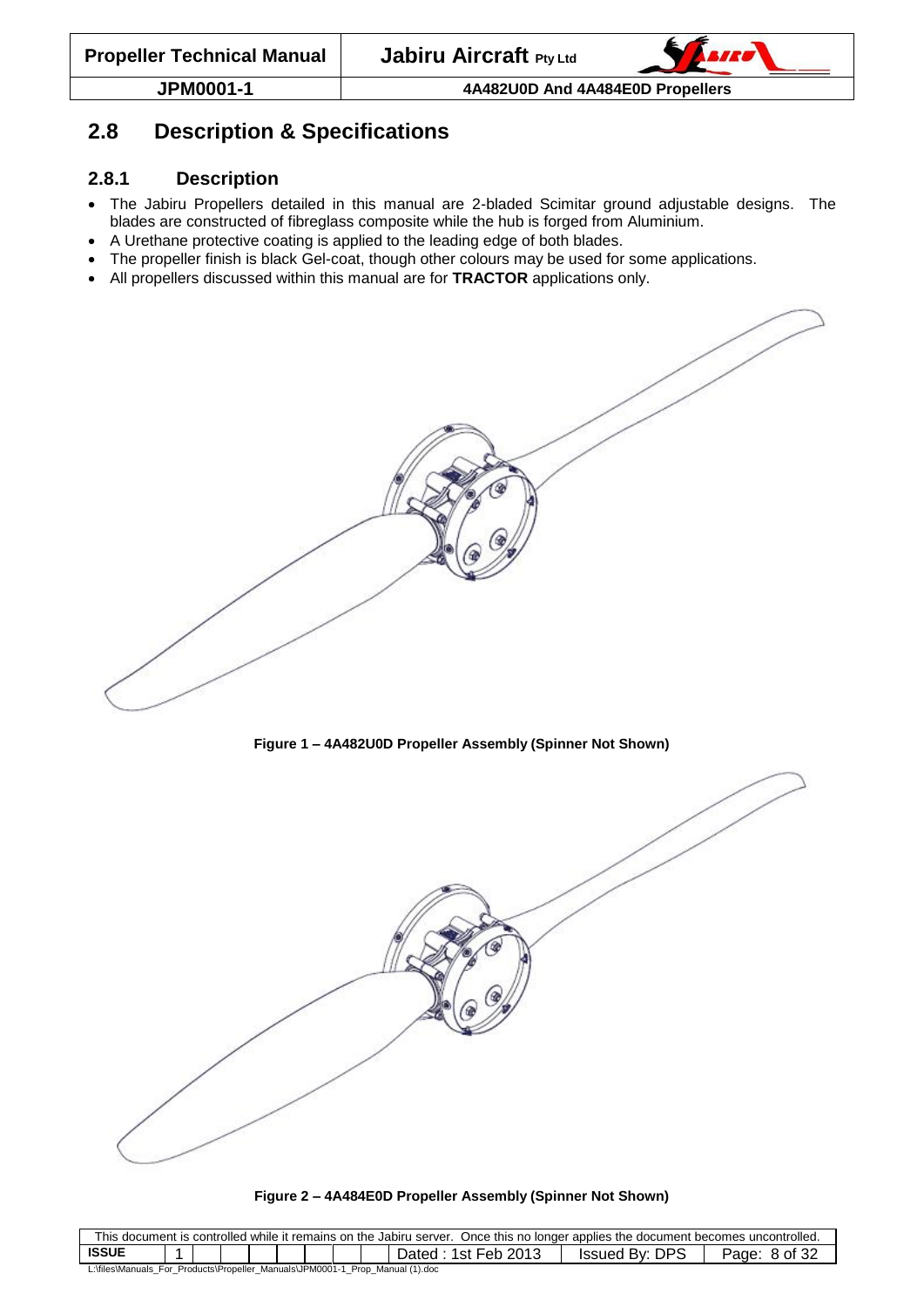

#### <span id="page-8-0"></span>**2.8.2 4A482U0D Propeller Specifications**

Note that approved propeller and engine combinations are detailed in Section [2.9](#page-9-0)

<span id="page-8-2"></span>**Table 1 – 4A482U0D Propeller Specifications**

| <b>Propeller Model</b>        | 4A482U0D                                                                                                 |                                                                                                   |              |              |  |  |  |  |  |  |  |
|-------------------------------|----------------------------------------------------------------------------------------------------------|---------------------------------------------------------------------------------------------------|--------------|--------------|--|--|--|--|--|--|--|
| <b>Engine</b>                 | Jabiru 2200 Variants                                                                                     |                                                                                                   |              |              |  |  |  |  |  |  |  |
| <b>Max Power</b>              | 85hp                                                                                                     |                                                                                                   |              |              |  |  |  |  |  |  |  |
| <b>Propeller Flange</b>       | Std - 4662084<br>2" Ext - 466218N                                                                        |                                                                                                   |              |              |  |  |  |  |  |  |  |
| Dia                           | 1524 Dia<br>(60")                                                                                        |                                                                                                   |              |              |  |  |  |  |  |  |  |
|                               |                                                                                                          | $889 - 1118$ mm $(35" - 48")$<br>All angle readings taken at a position 508mm from rotation axis. |              |              |  |  |  |  |  |  |  |
|                               | <b>Pitch</b>                                                                                             | <b>Equiv. Angle</b>                                                                               | <b>Pitch</b> | Equiv. Angle |  |  |  |  |  |  |  |
|                               | 889mm (35")                                                                                              | $15.6^\circ$                                                                                      | 1067mm (42") | $18.5^\circ$ |  |  |  |  |  |  |  |
| Pitch <sup>1</sup>            | 914mm (36")                                                                                              | $16.0^\circ$                                                                                      | 1092mm (43") | $18.9^\circ$ |  |  |  |  |  |  |  |
|                               | 940mm (37")                                                                                              | $16.4^\circ$                                                                                      | 1118mm (44") | $19.3^\circ$ |  |  |  |  |  |  |  |
|                               | 965mm (38")                                                                                              | $16.8^\circ$                                                                                      | 1143mm (45") | $19.7^\circ$ |  |  |  |  |  |  |  |
|                               | 991mm (39")                                                                                              | $17.2^\circ$                                                                                      | 1168mm (46") | $20.1^\circ$ |  |  |  |  |  |  |  |
|                               | 1016mm (40")                                                                                             | $17.7^\circ$                                                                                      | 1194mm (47") | $20.5^\circ$ |  |  |  |  |  |  |  |
|                               | 1041mm (41")                                                                                             | $18.1^\circ$                                                                                      | 1219mm (48") | $20.9^\circ$ |  |  |  |  |  |  |  |
| <b>Pitch Tolerance</b>        | Both blades to be within $\pm 0.25^\circ$ of designated setting<br>Blades to match within $±0.1^{\circ}$ |                                                                                                   |              |              |  |  |  |  |  |  |  |
| <b>Remarks/Limits</b>         | Not above 3300 RPM                                                                                       |                                                                                                   |              |              |  |  |  |  |  |  |  |
| <b>Mass Moment of Inertia</b> | $0.20$ kgm <sup>2</sup> (nominal)                                                                        |                                                                                                   |              |              |  |  |  |  |  |  |  |

#### <span id="page-8-1"></span>**2.8.3 4A484E0D Propeller Specifications**

Note that approved propeller and engine combinations are detailed in Section [2.9](#page-9-0)

#### <span id="page-8-3"></span>**Table 2 – 4A484E0D Propeller Specifications**

| <b>Propeller Model</b>  | 4A484E0D                                                                                     |                                                                 |              |              |  |  |  |  |  |  |
|-------------------------|----------------------------------------------------------------------------------------------|-----------------------------------------------------------------|--------------|--------------|--|--|--|--|--|--|
| <b>Engine</b>           | Jabiru 3300 Variants                                                                         |                                                                 |              |              |  |  |  |  |  |  |
| <b>Max Power</b>        | 125hp                                                                                        |                                                                 |              |              |  |  |  |  |  |  |
| <b>Propeller Flange</b> | Std-4662084<br>2" Ext - 466218N                                                              |                                                                 |              |              |  |  |  |  |  |  |
| Dia                     | 1524 Dia<br>(60")                                                                            |                                                                 |              |              |  |  |  |  |  |  |
|                         | 889 - 1118mm (35" - 48")<br>All angle readings taken at a position 508mm from rotation axis. |                                                                 |              |              |  |  |  |  |  |  |
|                         | <b>Pitch</b>                                                                                 | Equiv. Angle                                                    |              |              |  |  |  |  |  |  |
|                         |                                                                                              | $19.7^\circ$                                                    | 1321mm (52") | $22.5^\circ$ |  |  |  |  |  |  |
|                         | 1143mm (45")                                                                                 |                                                                 |              |              |  |  |  |  |  |  |
|                         | 1168mm (46")                                                                                 | $20.1^\circ$                                                    | 1346mm (53") | $22.9^\circ$ |  |  |  |  |  |  |
| Pitch <sup>2</sup>      | 1194mm (47")                                                                                 | $20.5^\circ$                                                    | 1372mm (54") | $23.3^\circ$ |  |  |  |  |  |  |
|                         | 1219mm (48")                                                                                 | $20.9^\circ$                                                    | 1397mm (55") | $23.6^\circ$ |  |  |  |  |  |  |
|                         | 1245mm (49")                                                                                 | $21.3^\circ$                                                    | 1422mm (56") | $24.0^\circ$ |  |  |  |  |  |  |
|                         | 1270mm (50")                                                                                 | $21.7^\circ$                                                    | 1448mm (57") | $24.4^\circ$ |  |  |  |  |  |  |
|                         | 1295mm (51")                                                                                 | $22.1^\circ$                                                    | 1473mm (58") | $24.8^\circ$ |  |  |  |  |  |  |
|                         |                                                                                              | Both blades to be within $\pm 0.25^\circ$ of designated setting |              |              |  |  |  |  |  |  |
| <b>Pitch Tolerance</b>  | Blades to match within $±0.1^{\circ}$                                                        |                                                                 |              |              |  |  |  |  |  |  |
| <b>Remarks/Limits</b>   | Not above 3300 RPM                                                                           |                                                                 |              |              |  |  |  |  |  |  |

j  $<sup>1</sup>$  Pitch adjustable by operator</sup>

 $2^{\circ}$  Pitch adjustable by operator

| This document is controlled while it remains on the Jabiru server. Once this no longer applies the document becomes uncontrolled. |  |  |  |  |  |  |  |  |  |  |  |
|-----------------------------------------------------------------------------------------------------------------------------------|--|--|--|--|--|--|--|--|--|--|--|
| <b>ISSUE</b><br>: 1st Feb 2013<br>Issued By: DPS<br>9 of 32<br>⊃ated<br>Page:                                                     |  |  |  |  |  |  |  |  |  |  |  |
| L:\files\Manuals_For_Products\Propeller_Manuals\JPM0001-1_Prop_Manual (1).doc                                                     |  |  |  |  |  |  |  |  |  |  |  |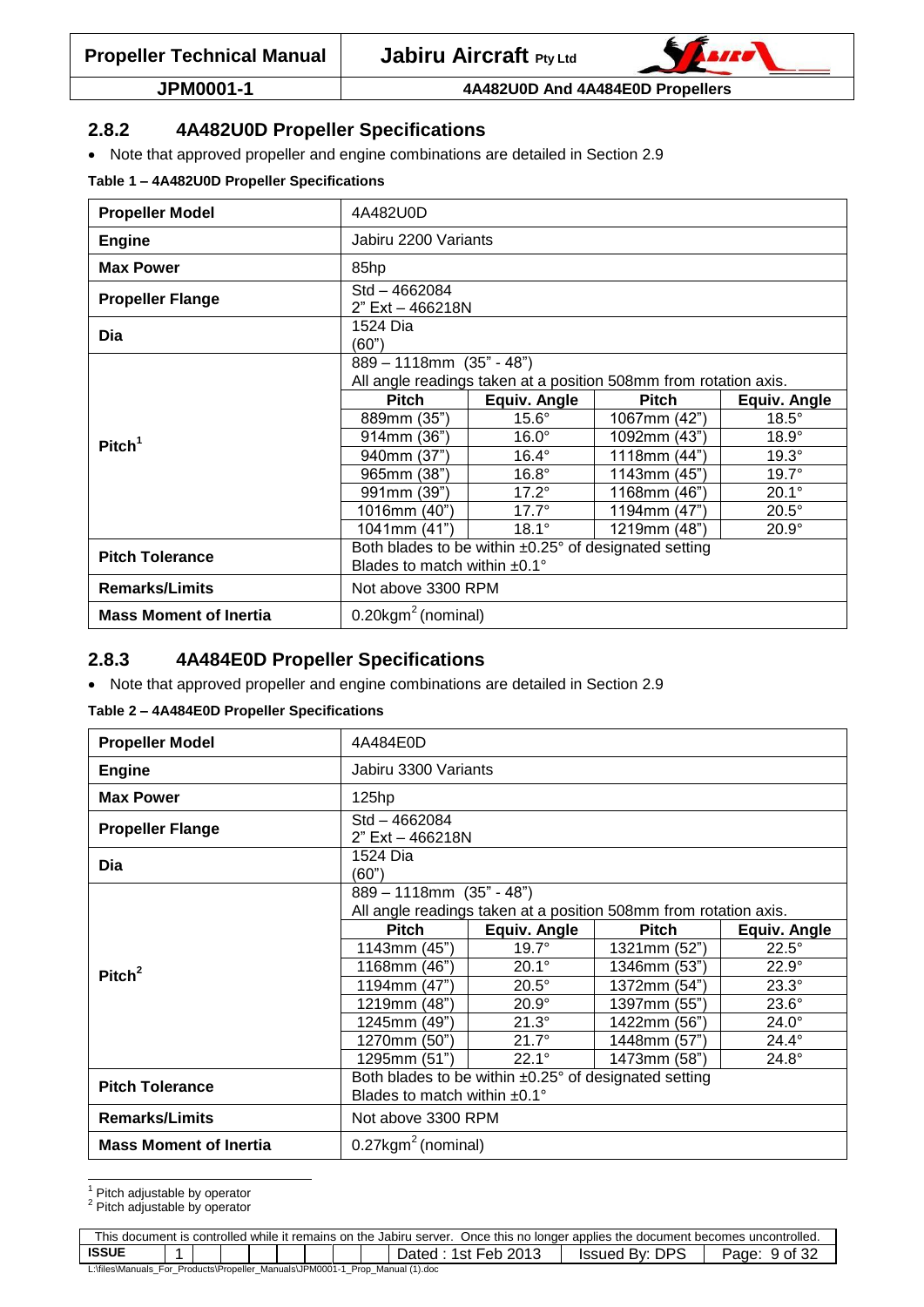## <span id="page-9-0"></span>**2.9 Approved Propeller & Engine Combinations**

- 4A482U0D propellers are approved for use on all variants of the Jabiru 2200 Aircraft Engine only.
- 4A484E0D propellers are approved for use on all variants of the Jabiru 3300 Aircraft Engine only.
- All propellers discussed within this manual are for **TRACTOR** applications only.

## <span id="page-9-1"></span>**2.10 Life**

- The propeller has a designed time between overhaul of 1,000 hours. Refer to Section [5](#page-28-0) for overhaul details.
- Propeller components (except hardware) are assessed on condition. There are no items with a fixed life.

| This document is controlled while it remains on the Jabiru server. Once this no longer applies the document becomes uncontrolled. |                                                                |  |  |  |  |  |  |  |  |  |  |  |
|-----------------------------------------------------------------------------------------------------------------------------------|----------------------------------------------------------------|--|--|--|--|--|--|--|--|--|--|--|
| <b>ISSUE</b>                                                                                                                      | Issued By: DPS<br>:1st Feb 2013:<br>10 of 32<br>Dated<br>Page: |  |  |  |  |  |  |  |  |  |  |  |
| L:\files\Manuals_For_Products\Propeller_Manuals\JPM0001-1_Prop_Manual (1).doc                                                     |                                                                |  |  |  |  |  |  |  |  |  |  |  |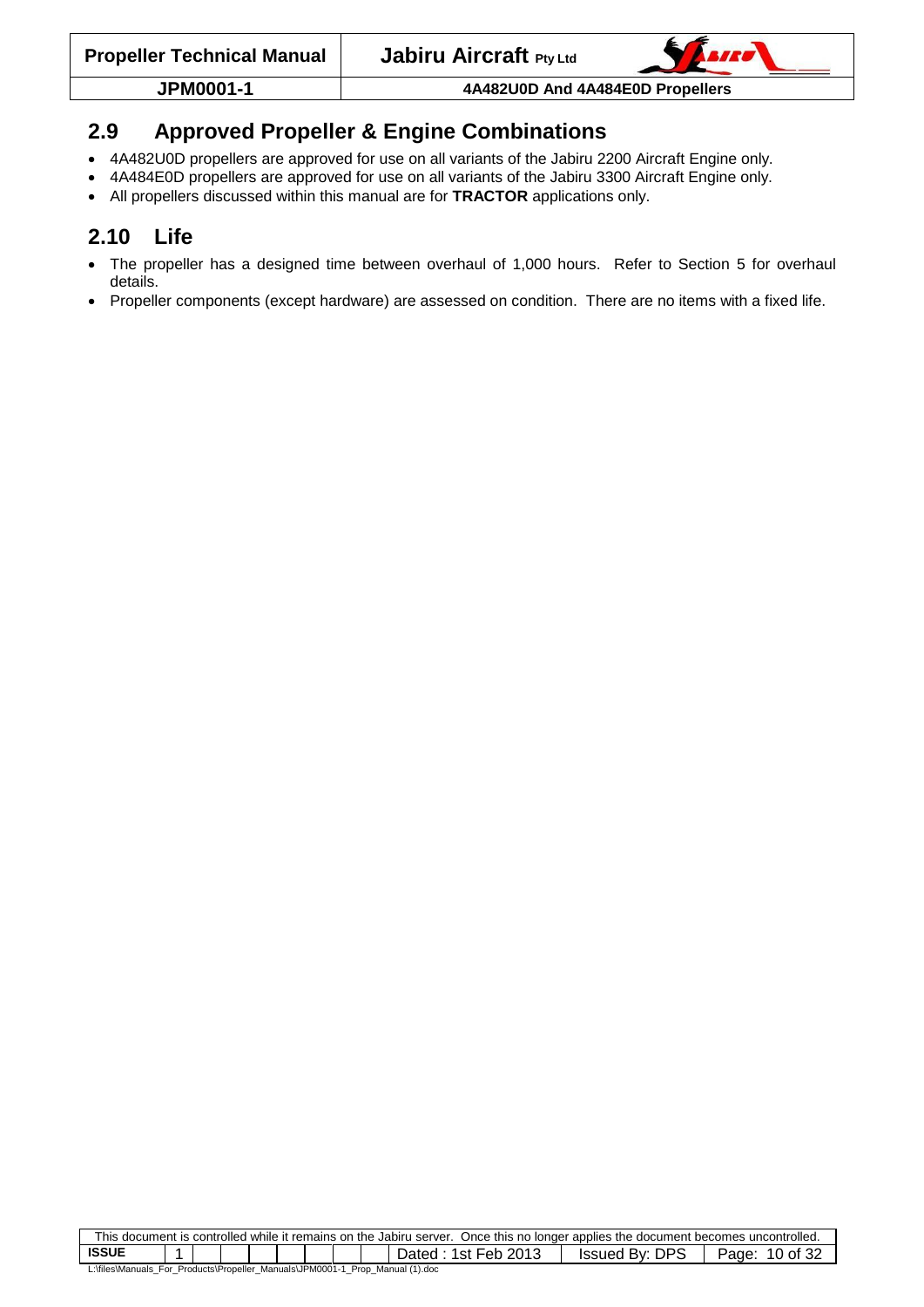

# <span id="page-10-0"></span>3 Propeller Operation

# <span id="page-10-1"></span>**3.1 Operating Limitations**

## <span id="page-10-2"></span>**3.1.1 Maximum RPM**

<span id="page-10-3"></span>All propellers covered by this manual are limited to 3300 RPM.

## **3.1.2 Pitch**

- The 4A482U0D and 4A484E0D propellers are ground-adjustable in pitch.
- Pitch information for various airframe and engine combinations are given in the propeller type data sheet and are repeated here for information.
- Pitch limits are listed below for factory-built models. These are manufacturer specifications and must be adhered to for these models.
- Pitch recommendations for various kit-built airframe and engine combinations are listed below. It is strongly recommended that operators use these recommendations for their aircraft.

| <b>Propeller</b> | Airframe      | Engine      | <b>Propeller Flange</b> | Dia x Pitch<br><b>Specification</b> | Limits                       |
|------------------|---------------|-------------|-------------------------|-------------------------------------|------------------------------|
| 4A482U0D         | Jabiru J120-C | Jabiru 2200 | 4662084 Family          | 1524 x 965<br>$(60" \times 38")$    | Not Above 3300<br><b>RPM</b> |
| 4A482U0D         | Jabiru J160-D | Jabiru 2200 | 4662084 Family          | 1524 x 965<br>$(60" \times 38")$    | Not Above 3300<br><b>RPM</b> |
| 4A482U0D         | Jabiru J170-C | Jabiru 2200 | 4662084 Family          | 1524 x 914<br>$(60" \times 36")$    | Not Above 3300<br><b>RPM</b> |
| 4A482U0D         | Jabiru J170-D | Jabiru 2200 | 4662084 Family          | 1524 x 914<br>$(60" \times 36")$    | Not Above 3300<br><b>RPM</b> |
| 4A484E0D         | Jabiru J230-C | Jabiru 3300 | 4662084 Family          | 1524 x 1346<br>$(60" \times 53")$   | Not Above 3300<br><b>RPM</b> |
| 4A484E0D         | Jabiru J230-D | Jabiru 3300 | 4662084 Family          | 1524 x 1346<br>$(60" \times 53")$   | Not Above 3300<br><b>RPM</b> |

#### <span id="page-10-4"></span>**Table 3 – Factory-Built Models**

#### <span id="page-10-5"></span>**Table 4 – Kit-Built Models**

| Propeller | Airframe                         | <b>Engine</b> | <b>Propeller Flange</b> | Dia x Pitch<br><b>Recommendation</b> | Limits                       |
|-----------|----------------------------------|---------------|-------------------------|--------------------------------------|------------------------------|
| 4A482U0D  | Jabiru UL <sup>3</sup><br>Family | Jabiru 2200   | 4662084 Family          | 1524 x 965<br>(60" x 38")            | Not Above 3300<br><b>RPM</b> |
| 4A484E0D  | Jabiru UL<br>Family              | Jabiru 3300   | 4662084 Family          | 1524 x 1346<br>(60" x 53")           | Not Above 3300<br><b>RPM</b> |
| 4A482U0D  | Jabiru SP<br>Family              | Jabiru 2200   | 4662084 Family          | 1524 x 965<br>$(60" \times 38")$     | Not Above 3300<br><b>RPM</b> |
| 4A484E0D  | Jabiru SP<br>Family              | Jabiru 3300   | 4662084 Family          | 1524 x 1346<br>$(60" \times 53")$    | Not Above 3300<br><b>RPM</b> |
| 4A482U0D  | Jabiru J120<br>Family            | Jabiru 2200   | 4662084 Family          | 1524 x 965<br>$(60" \times 38")$     | Not Above 3300<br><b>RPM</b> |
| 4A482U0D  | Jabiru J160<br>Family            | Jabiru 2200   | 4662084 Family          | 1524 x 965<br>(60" x 38")            | Not Above 3300<br><b>RPM</b> |
| 4A482U0D  | Jabiru J170<br>Family            | Jabiru 2200   | 4662084 Family          | 1524 x 914<br>$(60" \times 36")$     | Not Above 3300<br><b>RPM</b> |
| 4A484E0D  | Jabiru J230 &<br>J430 Family     | Jabiru 3300   | 4662084 Family          | 1524 x 1346<br>$(60" \times 53")$    | Not Above 3300<br><b>RPM</b> |
| 4A484E0D  | Jabiru J200 &<br>J400 Family     | Jabiru 3300   | 4662084 Family          | 1524 x 1346<br>$(60" \times 53")$    | Not Above 3300<br><b>RPM</b> |
| 4A484E0D  | Jabiru J250 &<br>J450 Family     | Jabiru 3300   | 4662084 Family          | 1524 x 1321<br>$(60" \times 52")$    | Not Above 3300<br><b>RPM</b> |

<sup>3</sup> The UL family is known as the "Calypso" in some markets

| This document is controlled while it remains on the Jabiru server. Once this no longer applies the document becomes uncontrolled. |  |  |  |  |  |  |  |  |                       |                |                  |
|-----------------------------------------------------------------------------------------------------------------------------------|--|--|--|--|--|--|--|--|-----------------------|----------------|------------------|
| <b>ISSUE</b>                                                                                                                      |  |  |  |  |  |  |  |  | 1st Feb 2013<br>Jated | Issued By: DPS | of $32$<br>Page: |
| L:\files\Manuals_For_Products\Propeller_Manuals\JPM0001-1_                                                                        |  |  |  |  |  |  |  |  | Prop Manual (1).doc   |                |                  |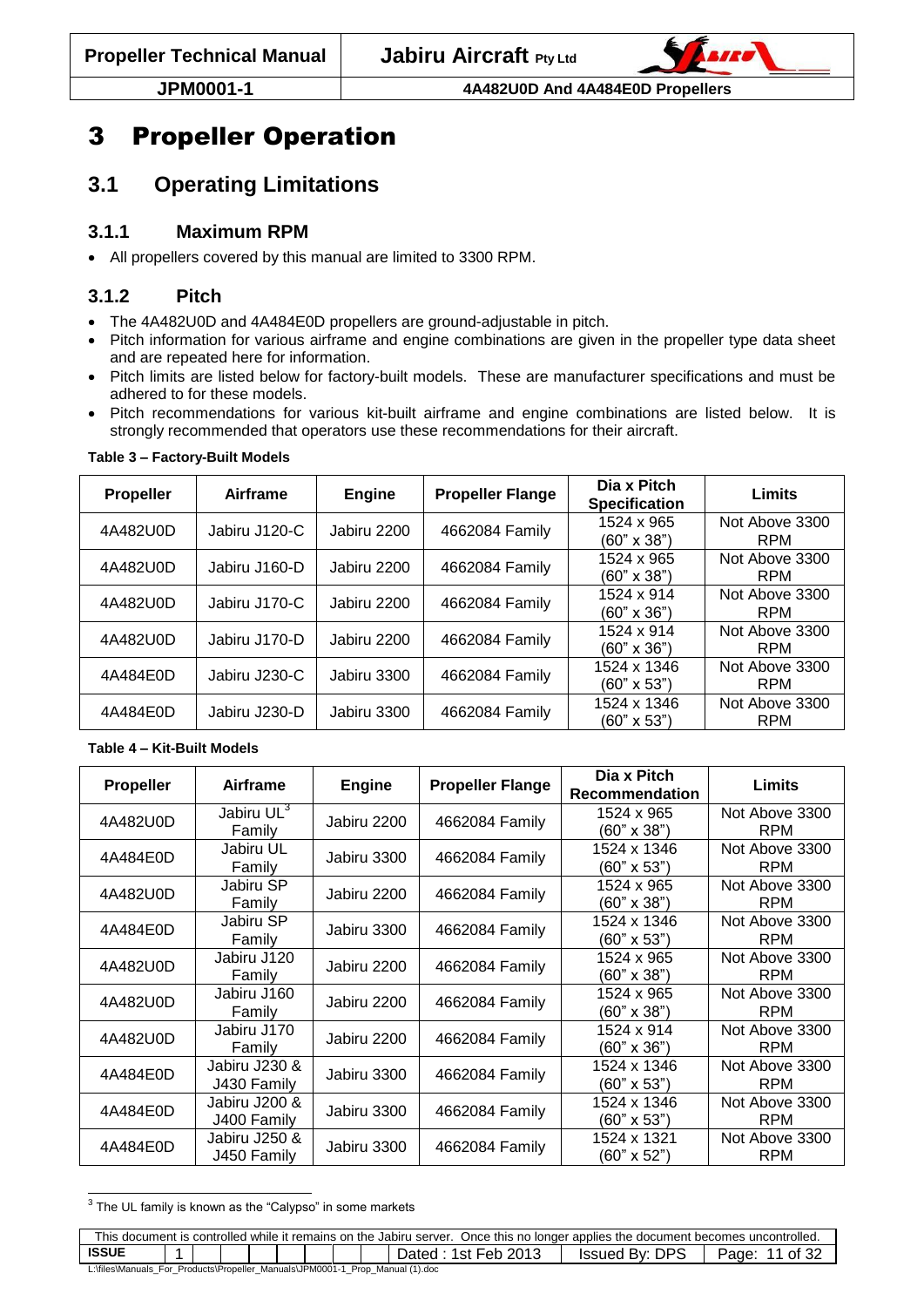

## <span id="page-11-0"></span>**3.2 Propeller Tuning – Jabiru Airframes**

- Propeller pitch information is given in [Table 3](#page-10-4) and [Table 4](#page-10-5) for Jabiru Aircraft models.
- The propeller must be installed as detailed in Section [4.7.3.](#page-21-3)
- Note the inspection requirements of Section [4.6:](#page-17-3) inspections are required after installation & initial running.

## <span id="page-11-1"></span>**3.3 Propeller Tuning – Non-Jabiru Airframes**

- The following information has been included to assist operators in setting up their 4A482U0D propeller for their non-Jabiru airframe.
- The propeller must be installed as detailed in Section [4.7.3.](#page-21-3)
- Note the inspection requirements of Section [4.6:](#page-17-3) initial inspections are required after installation and initial running.

## **WARNING**

#### **CORRECT PROPELLER ADJUSTMENT IS VITAL FOR THE LIFE OF THE ENGINE OPERATION WITH INCORRECT PROPELLER ADJUSTMENT MAY RESULT IN ENGINE DAMAGE.**

- Operators must ensure that the propeller is adjusted to a pitch setting which matches the power output of the engine. This can be achieved by balancing the following considerations:
	- The propeller should be adjusted so that the engine will achieve  $3200 3300$  RPM in full power straight and level flight at sea level.
	- Propellers fitted to 2200 engines should achieve 2800 3000 RPM at the aircraft's best climb speed.
	- Propellers fitted to 3300 engines should achieve 2800 3000 RPM at the aircraft's best climb speed.
	- The 2200 engine should use  $14 17$  Litres of fuel per hour at cruise power.
	- The 3300 engine should use  $23 26$  Litres of fuel per hour at cruise power.
	- Cruise should be carried out at around 22 inhg manifold pressure (at Sea Level).
	- EGT and CHT must remain within the limits given in the Engine Maintenance Manual (of the Pilot's Operating Handbook or Flight Manual for the aircraft.).
- Extensive testing has shown that these parameters will provide the best balance of performance.
- When compared with wooden propellers used on the Jabiru engine, the 4A482U0D propeller must be set to a significantly lower pitch setting for equivalent performance: For example, when fitted to a Jabiru J120 airframe the 4A482U0D propeller set at 38" pitch will provide cruise speeds slightly faster than a 42" pitch wooden propeller. This is due to the increased blade stiffness of the composite propeller.
- The 4A484E0D propeller is set to the same pitch as the wooden propeller or slightly lower for equivalent performance: For example, when fitted to a Jabiru J430 airframe the 4A484E0D propeller set at 53" pitch will provide cruise speeds comparable to Jabiru 53" or 55" wooden propellers.
- In general, both propellers perform best with pitch set slightly low or "fine". Testing with Jabiru J120 aircraft showed that the propeller produced similar cruise speeds for a range of pitches between 40" and 36". While the cruise speeds for the lower pitch settings were similar, engine temperatures and fuel consumption were improved.
- Set at 38" the 4A482U0D propeller showed the following when compared to being set at 42";
	- Cruise speed reduced by approximately 2 KIAS.
	- Engine temperatures reduced
	- Oil consumption reduced
	- Compression leakdown results improved
	- Fuel consumption reduced
	- Take-off and climb performance improved
	- EGT: Temperature difference between hottest and coldest readings reduced. Peak temperatures reduced.

## <span id="page-11-2"></span>**3.3.1 Propeller Design**

- The 4A482U0D propeller has been designed for an ideal condition where the aircraft moves forward at 100 Knots when the engine is operating at 2800 RPM.
- The 4A484E0D propeller has been designed for an ideal condition where the aircraft moves forward at 120 Knots when the engine is operating at 2800 RPM.
- While the propeller will still work effectively at other speed and RPM combinations efficiency will drop slightly and extra care must be taken to ensure the other installation factors are met.

| This document is controlled while it remains on the Jabiru server. Once this no longer applies the document becomes uncontrolled. |  |  |  |  |  |  |  |  |  |  |  |  |
|-----------------------------------------------------------------------------------------------------------------------------------|--|--|--|--|--|--|--|--|--|--|--|--|
| <b>ISSUE</b><br>1st Feb 2013<br>DPS<br>12 of 32<br>Issued By:<br>Dated<br>Page:                                                   |  |  |  |  |  |  |  |  |  |  |  |  |
| L:\files\Manuals_For_Products\Propeller_Manuals\JPM0001-1_Prop_Manual (1).doc                                                     |  |  |  |  |  |  |  |  |  |  |  |  |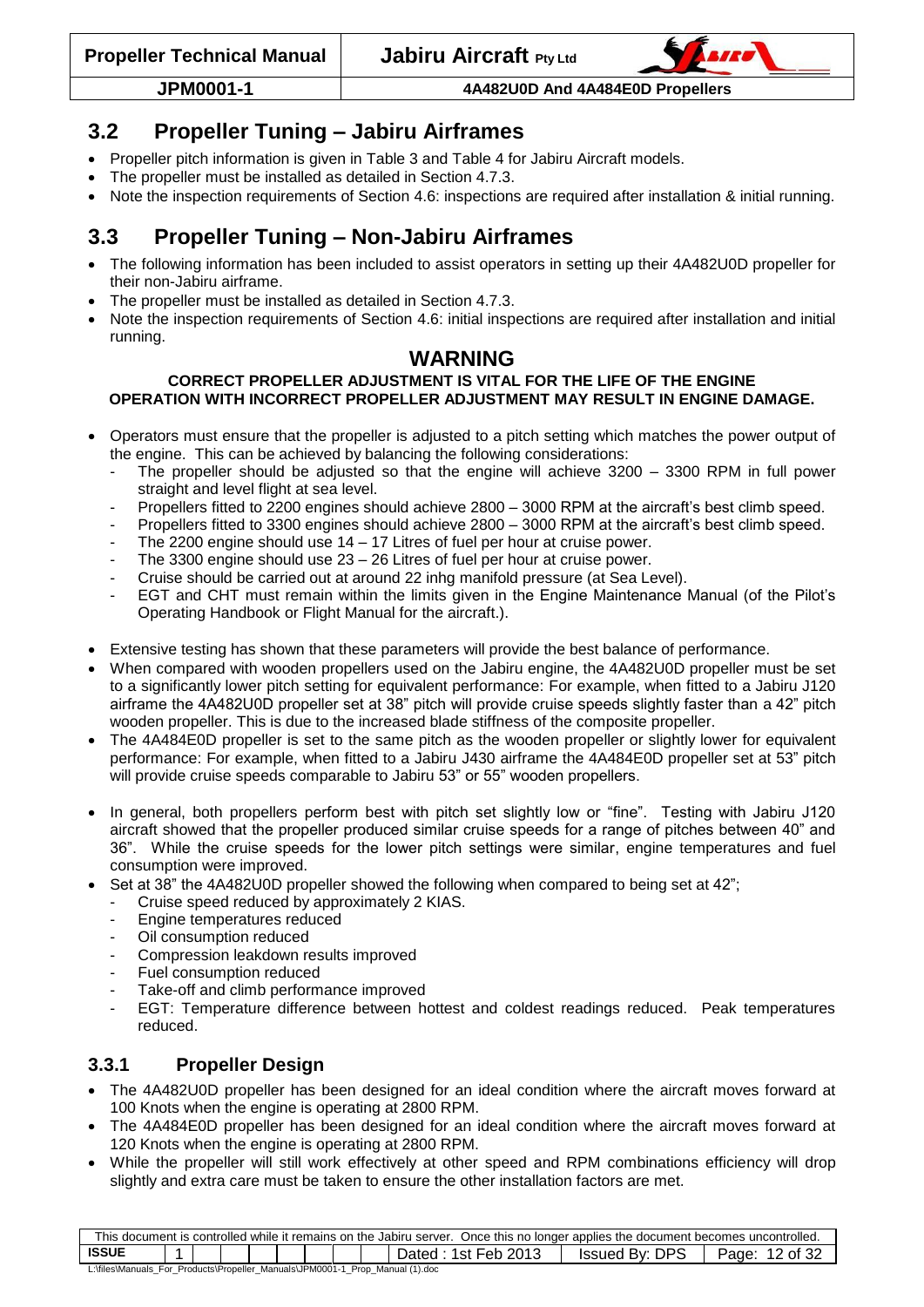

#### <span id="page-12-0"></span>**3.3.2 Airframe Drag and Power Settings**

The following section is included to help operators understand the behaviour of their aircraft and propeller.



Airspeed

**Figure 3 – Airframe Drag Curves**

- <span id="page-12-1"></span> [Figure 3](#page-12-1) is a simple representation of a "high drag" aircraft compared with a "low drag" type – showing how drag increases with airspeed.
- Two horizontal lines are shown on the chart: a maximum thrust line and a cruise thrust line. In this simple model it is assumed that the thrust is the same for both airframes and the thrust is directly related to engine power output.
- It can be seen that in terms of the difference in speeds, reducing thrust has much more effect on a lowdrag airframe. A streamlined aircraft may have a cruse speed 20 – 30 knots or more below its maximum while a high-drag aircraft might cruise only 5 or 10 knots below its maximum. Both would be using the same cruise thrust setting.
- Assume that both aircraft are set up correctly with the propeller producing 3,250RPM in level flight at full power at sea level. A low drag airframe might have to reduce engine RPM to 2,800 to reach cruise thrust while a high drag airframe could operate at 3,000 RPM and still be producing the same cruise thrust. Again this is because the thrust (and power) required drops away so much more quickly for the high-drag type as speed decreases.
- An important factor is that RPM is not always a direct indicator of the engine's current power output: picture a car driving along a flat road or climbing a hill: in both cases the RPM can be the same while the power output varies greatly. So depending on what the aircraft is doing, an engine turning at 2,800 RPM could be producing 10% or 95% power or any value between.
- Ultimately best practice is to fit a manifold pressure gauge, calibrate it to the aircraft and use that to ensure that cruise power settings are within acceptable limits.
- Fuel flow and EGT can also be good indicators of power setting.

| This document is controlled while it remains on the Jabiru server. Once this no longer applies the document becomes uncontrolled. |                                                                               |  |  |  |  |  |  |  |  |  |  |  |
|-----------------------------------------------------------------------------------------------------------------------------------|-------------------------------------------------------------------------------|--|--|--|--|--|--|--|--|--|--|--|
| <b>ISSUE</b><br>By: DPS<br>1st Feb 2013<br>!3 of 32<br><b>Issued</b><br>Page:<br>Jated                                            |                                                                               |  |  |  |  |  |  |  |  |  |  |  |
|                                                                                                                                   | L:\files\Manuals_For_Products\Propeller_Manuals\JPM0001-1_Prop_Manual (1).doc |  |  |  |  |  |  |  |  |  |  |  |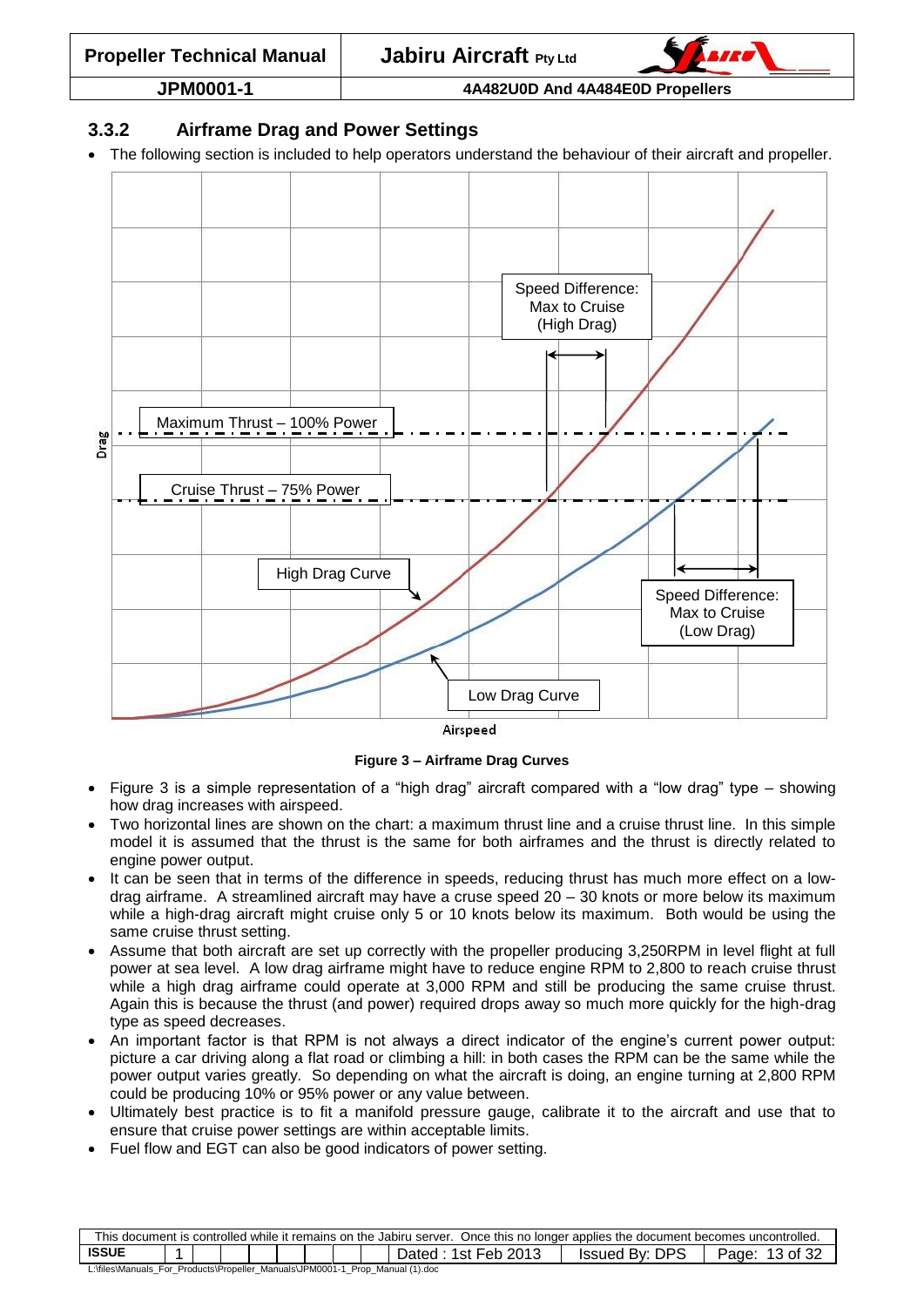

## <span id="page-13-0"></span>**3.4 Normal Operations:**

#### <span id="page-13-1"></span>**3.4.1 Ground Handling**

- Impact from gravel, grass, insects and other objects can damage the propeller. When operating from gravel runways the pilot should be aware of this at all times and plan their operations to suit.
	- Take care when carrying out ground tests of the engine either make sure the propeller is not over any loose gravel or perform run-ups while rolling forwards at normal taxi speed (note that this procedure requires some practice and is not recommended for student pilots).
	- Unless required due to short runway length, do not hold the aircraft on the brakes while increasing power at the start of the takeoff roll.
	- Take care when taxiing through ditches or over rough or uneven ground. Reduce speed, pass over the ditch diagonally and do not abruptly increase power to climb out the far side. If unsure, stop the engine and push the aircraft across the ditch by hand.

#### <span id="page-13-2"></span>**3.4.2 Hand Manoeuvring**

• The aircraft may be moved by hand using the propeller as a handle. However, the following procedures must be used:

#### **IMPORTANT**

**Always think before acting and use common sense.**

#### **Working with propellers can be extremely dangerous.**

**Ensure that the aircraft's master switch is OFF before walking near the propeller**

**Do not go near the propeller if there is a person in or near the cockpit.**

#### **WARNING PROPELLER WILL BECOME HOT IN DIRECT SUNLIGHT.**

- Only one person at a time may hold the propeller.
- Always hold the propeller as close as possible to the root in practice this normally means placing hands immediately beside the spinner.
- Orient the propeller horizontally unless manoeuvring the aircraft past an obstruction which would hit the propeller if it were left horizontal. Do not park the propeller in a vertical orientation (see notes below – Section [3.4.3\)](#page-13-3)

## <span id="page-13-3"></span>**3.4.3 Parking**

- To prevent the accumulation of moisture in the lower blade, the propeller must always be left in the horizontal position when the engine is being parked for any length of time, especially in conditions of high ambient humidity.
- For maximum life it is recommended that propeller blade covers be fitted if the aircraft is to be parked outside. This is to protect the propeller from UV and other damage. Propeller covers must be white or a light colour shade to minimise the temperature the blades are exposed to. Covers must also be appropriately vented to prevent the accumulation of moisture inside the cover which can cause corrosion and blade discolouration.

## <span id="page-13-4"></span>**3.4.4 Daily Inspection**

- Inspect both blades for:
	- Urethane condition: peeling, tears, pitting or abrasion.
	- Fibreglass condition: stone chips, trailing edge chips, de-laminations, whitening.
	- Resin condition: cracks.

| This document is controlled while it remains on the Jabiru server. Once this no longer applies the document becomes uncontrolled. |                                                                       |  |  |  |  |  |  |  |  |  |  |  |
|-----------------------------------------------------------------------------------------------------------------------------------|-----------------------------------------------------------------------|--|--|--|--|--|--|--|--|--|--|--|
| <b>ISSUE</b>                                                                                                                      | <b>Issued By: DPS</b><br>1st Feb 2013<br>Dated<br>of 32<br>Page:<br>4 |  |  |  |  |  |  |  |  |  |  |  |
| L:\files\Manuals_For_Products\Propeller_Manuals\JPM0001-1_Prop_Manual (1).doc                                                     |                                                                       |  |  |  |  |  |  |  |  |  |  |  |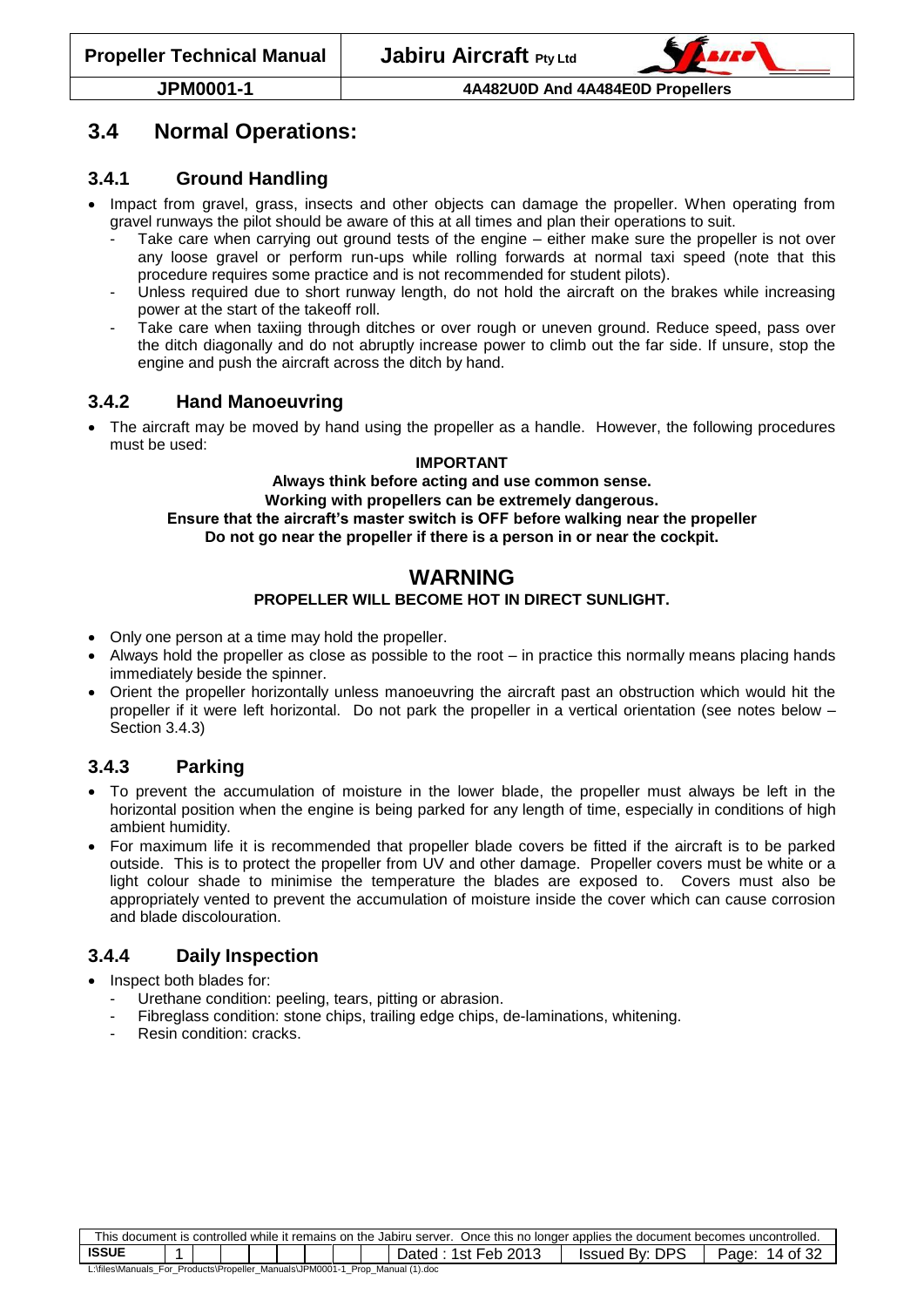

## <span id="page-14-0"></span>**3.5 Abnormal Operations:**

## <span id="page-14-1"></span>**3.5.1 Running In Rain**

- Jabiru Aircraft do not recommend or endorse operating in rain.
- The following is intended as a guide for owners who have, for whatever reason, been forced to fly through rain.
	- Do not operate in heavy rain or hail.
	- Know your limitations and the limitations of your aircraft. If in doubt, divert or land.
	- Maintain situational awareness do not fly into rising terrain or near high obstacles (radio towers etc) in low visibility conditions.
	- If forced to fly through rain reduce engine RPM. 2600rpm or less is recommended though the pilot must maintain a safe airspeed.
	- Monitor propeller condition on landing check the blades for damage. Minor damage can be repaired in the field in accordance with the details given in Section [5.6.2.](#page-30-2) Do not fly on with damage beyond the limits set in Section [5.6.2.](#page-30-2)
	- A Urethane leading edge is provided for impact protection and also allows the propeller to be run in rain if required. However, the propeller is not intended for extended operation in heavy rain. Running in heavy rain will erode the Urethane in time – reducing the efficiency of the propeller blade and upsetting its balance.
	- After extended running in rain the Urethane may become so badly worn that the composite leading edge underneath is exposed. Once exposed, the fibreglass will quickly be damaged by continued operation in rain. It is possible that a propeller which has been damaged to this extent may suffer fibreglass de-lamination from a blade – massively reducing propeller efficiency and increasing vibration to the point where the engine must be shut down. This makes continued operation with exposed fibreglass edges extremely hazardous.

| This document is controlled while it remains on the Jabiru server. Once this no longer applies the document becomes uncontrolled. |  |  |  |  |  |  |  |  |                       |                |                                            |
|-----------------------------------------------------------------------------------------------------------------------------------|--|--|--|--|--|--|--|--|-----------------------|----------------|--------------------------------------------|
| <b>ISSUE</b>                                                                                                                      |  |  |  |  |  |  |  |  | 1st Feb 2013<br>Dated | Issued By: DPS | of 32<br>Page:<br>$\overline{\phantom{a}}$ |
| L:\files\Manuals_For_Products\Propeller_Manuals\JPM0001-1_Prop_Manual (1).doc                                                     |  |  |  |  |  |  |  |  |                       |                |                                            |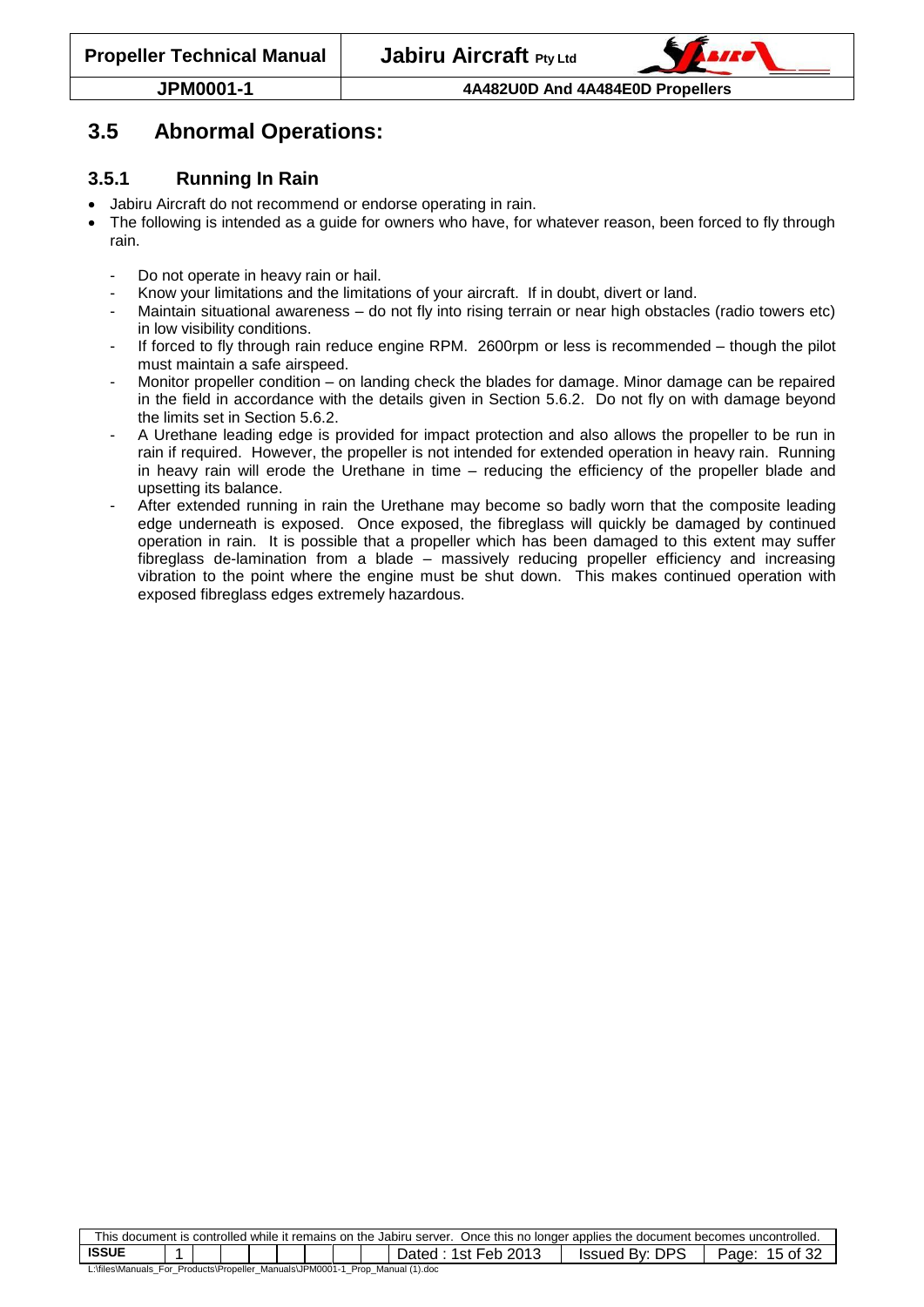

# <span id="page-15-0"></span>4 Propeller Maintenance

## <span id="page-15-1"></span>**4.1 Introduction**

 The following chapter details the maintenance requirements of the Jabiru 4A482U0D and 4A484E0D propellers.

## **WARNING**

#### **ENSURE IGNITION SYSTEM IS "OFF" BEFORE COMMENCING ANY WORK ON PROPELLER.**

#### **DO NOT RUN ENGINE WITH PROPELLER DISCONNECTED OR ENGINE DAMAGE WILL RESULT.**

## <span id="page-15-2"></span>**4.1.1 Torque Specifications**

#### <span id="page-15-6"></span>**Table 5 – Torque Specifications**

| Part                                                                                           | <b>Hardware</b>                                               | Torque: nm | <b>Torque ft.lbs</b> |
|------------------------------------------------------------------------------------------------|---------------------------------------------------------------|------------|----------------------|
| Outer Blade Clamp Bolts: 1/4" UNF thread                                                       | AN4                                                           |            | (8)                  |
| Propeller Mounting Bolts: 5/16" UNF thread                                                     | AN <sub>5</sub>                                               | 16         | (12)                 |
| Propeller Flange Screws: 3/8" UNF thread<br>Refer to Engine Maintenance Manual for<br>details. | Unbrako 1960 or Brighton<br>Best 1960 Grade UNF<br>Cap Screws | 40         | (30)                 |

## <span id="page-15-3"></span>**4.1.2 Pitch Setting Specifications**

- The following apply when setting the propeller blade pitch in accordance with Section [4.7.4](#page-22-0)
- Gap between blade and pitch plate: 0.60 0.90mm (0.024" 0.035")
- Maximum difference between gap at front and rear of each blade: 0.05mm (0.002")

## <span id="page-15-4"></span>**4.1.3 Propeller Markings**

- Each propeller is marked with its model number and serial number via a label on the rear hub.
- Each major component of the propeller blades, front and rear hub are similarly identified by labels detailing the part number and serial number of the items.

#### **IMPORTANT**

#### **Labels are required for warranty and airworthiness monitoring. If a label is damage or degraded contact Jabiru Aircraft for a replacement.**

## <span id="page-15-5"></span>**4.2 Maintainer Requirements**

- The following are recommended as the minimum requirements for someone carrying out maintenance & inspection on Jabiru Propellers:
- **1. Facilities**
	- Enclosed workspace with sealed floor, lighting, compressed air & mains electricity.
- **2. Training**
	- Completion of an approved instruction course specific to Jabiru Aircraft. Approved courses include those offered by Jabiru Aircraft Australia or by local Jabiru Aircraft representatives.

#### **3. Rating**

- Commercial maintainers must hold ratings required by their local Airworthiness Authority.

#### **4. Experience**

A minimum of 2 years experience working on aircraft under supervision is recommended for commercial maintainers before working un-supervised.

| This document is controlled while it remains on the Jabiru server. Once this no longer applies the document becomes uncontrolled. |  |  |  |  |  |  |  |  |                       |                       |                   |
|-----------------------------------------------------------------------------------------------------------------------------------|--|--|--|--|--|--|--|--|-----------------------|-----------------------|-------------------|
| <b>ISSUE</b>                                                                                                                      |  |  |  |  |  |  |  |  | 1st Feb 2013<br>Dated | <b>Issued By: DPS</b> | 16 of 32<br>Page: |
| L:\files\Manuals_For_Products\Propeller_Manuals\JPM0001-1_Prop_Manual (1).doc                                                     |  |  |  |  |  |  |  |  |                       |                       |                   |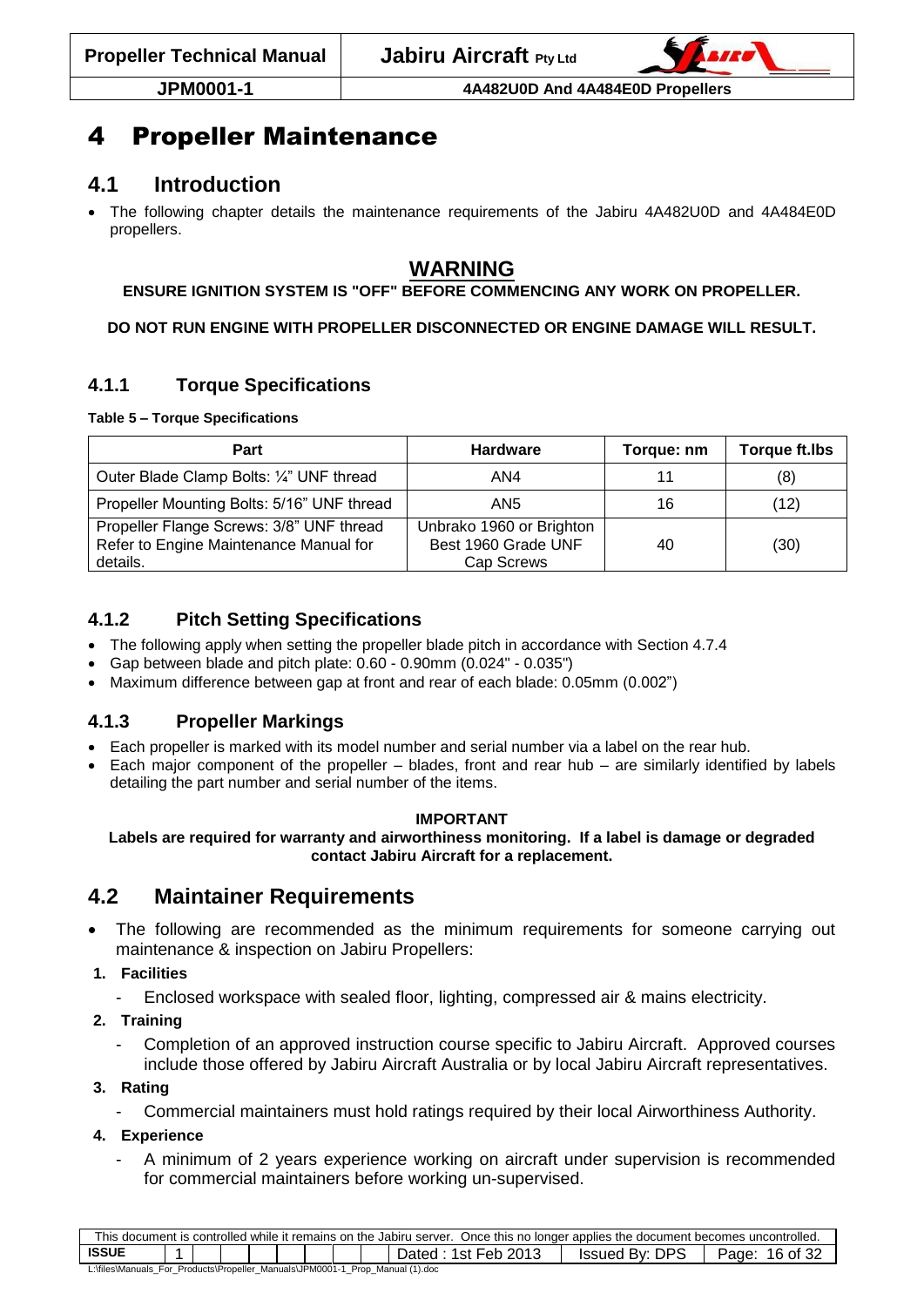

## <span id="page-16-0"></span>**4.3 Tool & Gauge Control**

- Tool & gauge control is an important part of aviation maintenance systems. Tools & gauges must be accurate enough for the intended use (i.e. a 12" steel ruler is not the appropriate tool to use to measure the thickness of the middle of the propeller blade) & be accurately calibrated by an approved laboratory.
- Calibrations must be kept up to date. This means a check calibration every year or more frequently for regularly used, critical tooling.
- Even quality equipment will wear over time so items like reams and go / no-go gauges must periodically be checked to ensure they remain within limits.

# <span id="page-16-1"></span>**4.4 Tools & Equipment:**

- Access to the following tools will be required. All tools must be good quality items:
	- Ring/open end spanner set (Imperial): 7/16" & 1/2" sizes.
	- Ratchet 3/8" drive, 2" extension bar, socket set (imperial): 7/16" & 1/2" sizes.
	- Screwdrivers: flat blade and Phillips head in various sizes
	- Torque wrench: 3/8" drive, "name" brand (Snap-On, Warren & Brown etc), recently calibrated. The wrench must have a suitable scale for use at the values given in [Table 5.](#page-15-6)
- Access to the following equipment will be required:
	- **Calipers**
	- Accurate level / protractor Digital or Vernier type "bubble" level.
	- Propeller balance jig
	- Propeller tracking rig
	- Rags, soft mallet, hammers
	- TorqueSeal brand security marking lacquer or similar, such as coloured nail varnish

# <span id="page-16-2"></span>**4.5 Cleaning, Ground Handling & Storage**

## <span id="page-16-3"></span>**4.5.1 Cleaning**

- Keeping the propeller clean is important. Besides maintaining the appearance of the aircraft, cleaning makes inspection and maintenance easier.
- Generally, the exterior surfaces can be kept bright by washing with water and a mild soap or detergent, followed by a rinse with water and drying with a cloth or a chamois.
- Remove stubborn oil and grease with a cloth moistened with mineral turpentine, then wash with water and a mild soap, rinse and dry as stated before.
- Water spots or oxidation may occur on the blade. These spots can be removed using a mild polish or specialist water spot remover, however operators must ensure that the polish is suitable for use on epoxy resin composites and that it does not contain silicon. Always follow the instructions of the manufacturer of the polish.

## **WARNING**

**Silicon based cleaning compounds and certain wax polishes are absorbed into the composite materials. Discolouration may occur and reparability will be affected. Such compounds must not be used.**

## <span id="page-16-4"></span>**4.5.2 Ground Handling**

- All Jabiru aircraft are relatively light and should always be moved by hand.
- The aircraft may be moved by placing the propeller in the horizontal and then placing one hand on the propeller on either side of the spinner. The aircraft can then be pulled forward.

## **WARNING**

#### **Never move the aircraft in this manner whilst the engine is hot as it may fire when the propeller is moved and result in severe injury.**

#### **Always ensure that the Master and Ignitions are OFF.**

**Never approach the propeller when anyone is in the aircraft.**

| This document is controlled while it remains on the Jabiru server.<br>Once this no longer applies the document becomes uncontrolled. |  |  |  |  |  |  |  |  |                       |                          |                 |
|--------------------------------------------------------------------------------------------------------------------------------------|--|--|--|--|--|--|--|--|-----------------------|--------------------------|-----------------|
| <b>ISSUF</b>                                                                                                                         |  |  |  |  |  |  |  |  | 1st Feb 2013<br>⊃ated | By: DPS<br><b>Issued</b> | of $3'$<br>Page |
| L:\files\Manuals For Products\Propeller Manuals\JPM0001-1 Prop Manual (1).doc                                                        |  |  |  |  |  |  |  |  |                       |                          |                 |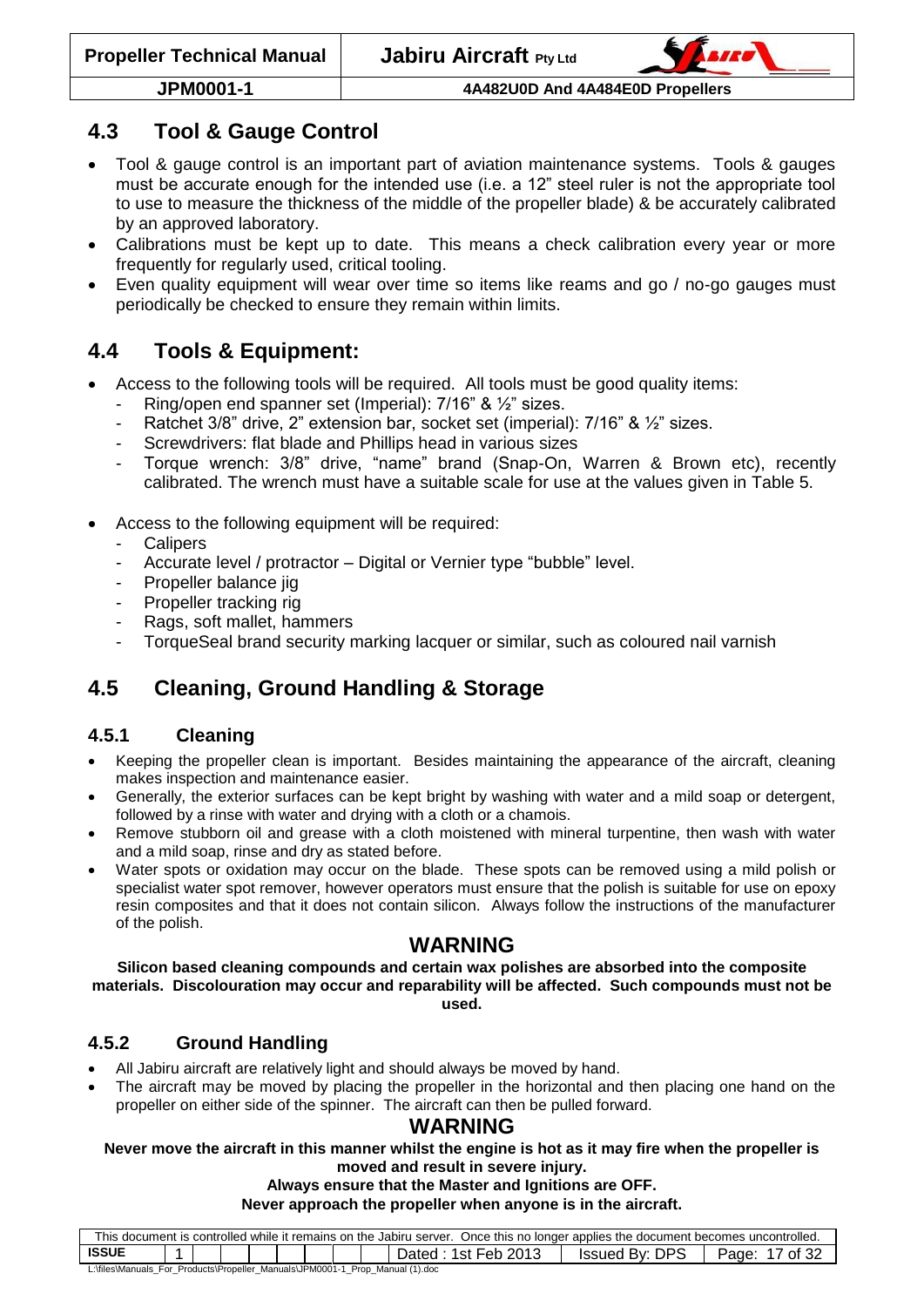

#### **Always treat the propeller as LIVE! IT KILLS!**

## **WARNING**

#### **PROPELLER WILL BECOME HOT IN DIRECT SUNLIGHT.**

#### <span id="page-17-0"></span>**4.5.3 Parking**

- It is strongly recommended that aircraft are stored in hangars wherever possible to minimise degradation caused by the elements and pests.
- When parking the aircraft always orient the propeller with the blades horizontal to prevent gravity-fed moisture migration to the lower blade.
- The propeller is designed to be UV resistant, however damage such as fading will gradually occur when the propeller is regularly exposed to sunlight. The propeller should be covered if the aircraft is to be stored outside or in a location exposed to sunlight.
- Propeller blade covers must be white or a similar light shade to minimise heat build up.
- Covers must also be appropriately vented to prevent the accumulation of moisture inside the cover which can cause corrosion and blade discolouration.

#### <span id="page-17-1"></span>**4.5.4 Off-Aircraft Storage**

- The propeller must always be stored horizontally to minimise uneven moisture accumulation in the blades, causing imbalance.
- Where possible the propeller should be stored at above 0°C (freezing).
- Propellers may be stored horizontally on any flat, dry shelf or surface. Propellers should be positioned so that they are resting on the drive face.
- Ensure no items are resting or leaning against the propeller.
- Ensure the propeller is not subjected to direct sunlight.
- Minimise the propeller's exposure to humidity while in storage
- As much as possible minimise the propeller's exposure to changes in temperature & humidity.
- If the propeller is stored in packaging or under a cover adequate ventilation must be provided to prevent condensation forming – condensation can cause corrosion and blade discolouration over time.

## <span id="page-17-2"></span>**4.5.5 Returning Propeller to Service**

- When a propeller is returned to service after extended storage the following must be checked:
	- Propeller balance
	- Fit of drive bushes into propeller hub: must be a close fit with no free-play.
	- Condition of the blades: fibreglass blade, leading edge protection & leading edge tape (where equipped).
	- Depending on the current service life of the propeller it may be prudent to carry out the 500-hour checks detailed in [Table 6](#page-18-1) before fitting the propeller to an aircraft.

## <span id="page-17-3"></span>**4.6 Maintenance Schedule**

- Note that while the spinner assembly is not considered a part of the propeller proper, some spinner inspections are included below for reference.
- The chart below shows the recommended intervals at which items are to be inspected.
- Additional detail of the maintenance required in each section is given below the inspection chart.
- As shown in the chart, there are items to be inspected each **5 Hours, 100 hours**, **Annually** and at **500 hours**.
- The **5 hour** inspection is carried out whenever the propeller mounting bolts have been adjusted during maintenance – for example 5 hours after the propeller is installed or 5 hours after the hub bolts were loosened to allow blade pitch adjustment. This is to ensure that the bolt tension is checked after the hub assembly has "settled". This inspection must be carried out between 4 and 6 hours after the mounting bolts have been adjusted.
- When conducting an inspection at 100 hours, all items marked under **Each 100 Hours** is inspected, serviced or otherwise completed.
- An inspection conducted annually includes the 100 hour items in addition to the items marked under **Annual Inspection**.
- The **500-hour** inspection is based on propeller time in service only.

| This document is controlled while it remains on the Jabiru server. Once this no longer applies the document becomes uncontrolled. |  |  |  |  |  |  |  |  |                       |                |                   |
|-----------------------------------------------------------------------------------------------------------------------------------|--|--|--|--|--|--|--|--|-----------------------|----------------|-------------------|
| <b>ISSUE</b>                                                                                                                      |  |  |  |  |  |  |  |  | 1st Feb 2013<br>Dated | Issued Bv: DPS | 18 of 32<br>Page: |
| L:\files\Manuals_For_Products\Propeller_Manuals\JPM0001-1_<br>Prop Manual (1), doc                                                |  |  |  |  |  |  |  |  |                       |                |                   |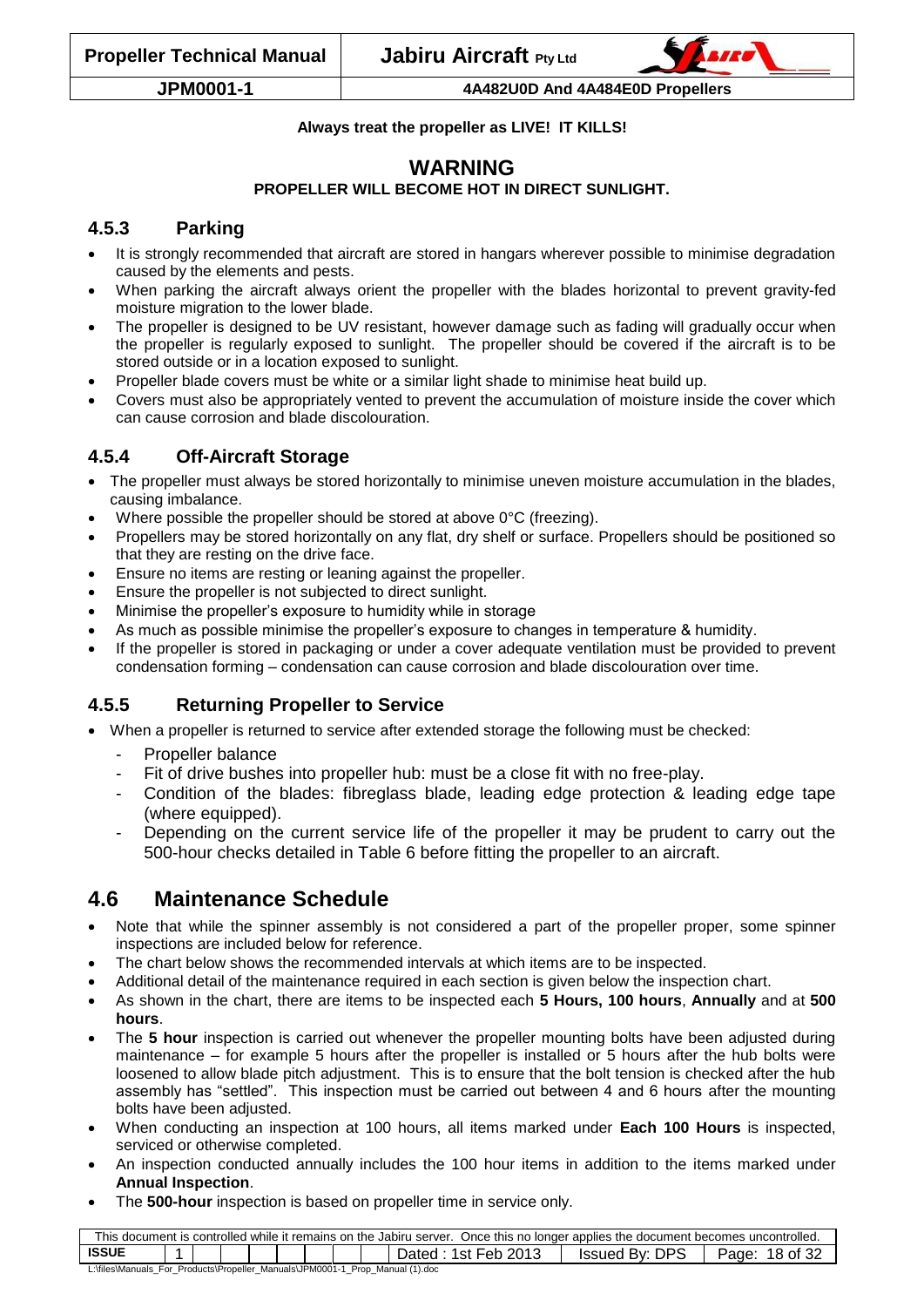| <b>Propeller Technical Manual</b> |  |
|-----------------------------------|--|
|                                   |  |



#### <span id="page-18-0"></span>**4.6.1 Service Interval Tolerance**

 A tolerance of plus or minus 3 hours is allowable on all service intervals set within this manual unless stated otherwise.

#### <span id="page-18-1"></span>**Table 6 – Inspection Chart**

|                               | Each 500 Hours                                           |            |         |          |         |
|-------------------------------|----------------------------------------------------------|------------|---------|----------|---------|
|                               | <b>Annual Inspection</b>                                 |            |         |          |         |
|                               | Each 100 Hours                                           |            |         |          |         |
|                               | 5 Hours After Hub Bolt Adjustment                        |            |         |          |         |
| <b>SPINNER</b>                |                                                          |            |         |          |         |
| 1                             | General condition - cracks etc.                          | $\star$    | $\star$ | $\star$  |         |
| $\overline{2}$                | Screw holes are not excessively elongated                | $\star$    | $\star$ | $\star$  |         |
| <b>SPINNER FLANGE</b>         |                                                          |            |         |          |         |
| 3                             | General condition - cracks around perimeter of hub etc   | $^{\star}$ | $\star$ | $\star$  | $\star$ |
| 4                             | Anchor nuts & rivets secure                              | $^\star$   | $\star$ | $^\star$ |         |
| 5                             | Visual inspection for signs of fretting / looseness      | $\star$    | $\star$ | $\star$  | $\star$ |
| <b>SPINNER SCREWS</b>         |                                                          |            |         |          |         |
| 6                             | Head & thread condition                                  | $\star$    | $\star$ | $\star$  |         |
| 7                             | Tightness of screw in nut. Replace anchor nuts if loose. | $\star$    | $\star$ | $\star$  | $\star$ |
| <b>PROPELLER</b>              |                                                          |            |         |          |         |
| 8                             | Urethane condition                                       | $\star$    | $\star$ | $\star$  |         |
| 9                             | <b>Blade condition</b>                                   | $^{\star}$ | $\star$ | $\star$  |         |
| 10                            | Hub condition                                            | *          |         | $\star$  | $\star$ |
| 11                            | Propeller Drive Bush Fit                                 |            |         | $\star$  | $\star$ |
| 12                            | Blade Pitch Check (Un-pinned Blades Only)                |            |         |          | $\star$ |
| 13                            | Propeller Blade Stem Inspection                          |            |         |          | $\star$ |
| 14                            | Hub Dye Penetrant Inspection                             |            |         |          | $\star$ |
| <b>PROPELLER BOLTS / NUTS</b> |                                                          |            |         |          |         |
| 15                            | Condition - corrosion etc.                               | $\star$    | $\star$ | $\star$  | $\star$ |

This document is controlled while it remains on the Jabiru server. Once this no longer applies the document becomes uncontrolled.<br>
ISSUE 19 of 32 **ISSUE 2013** ISSUED By: DPS | Page: 19 of 32 L:\files\Manuals\_For\_Products\Propeller\_Manuals\JPM0001-1\_Prop\_Manual (1).doc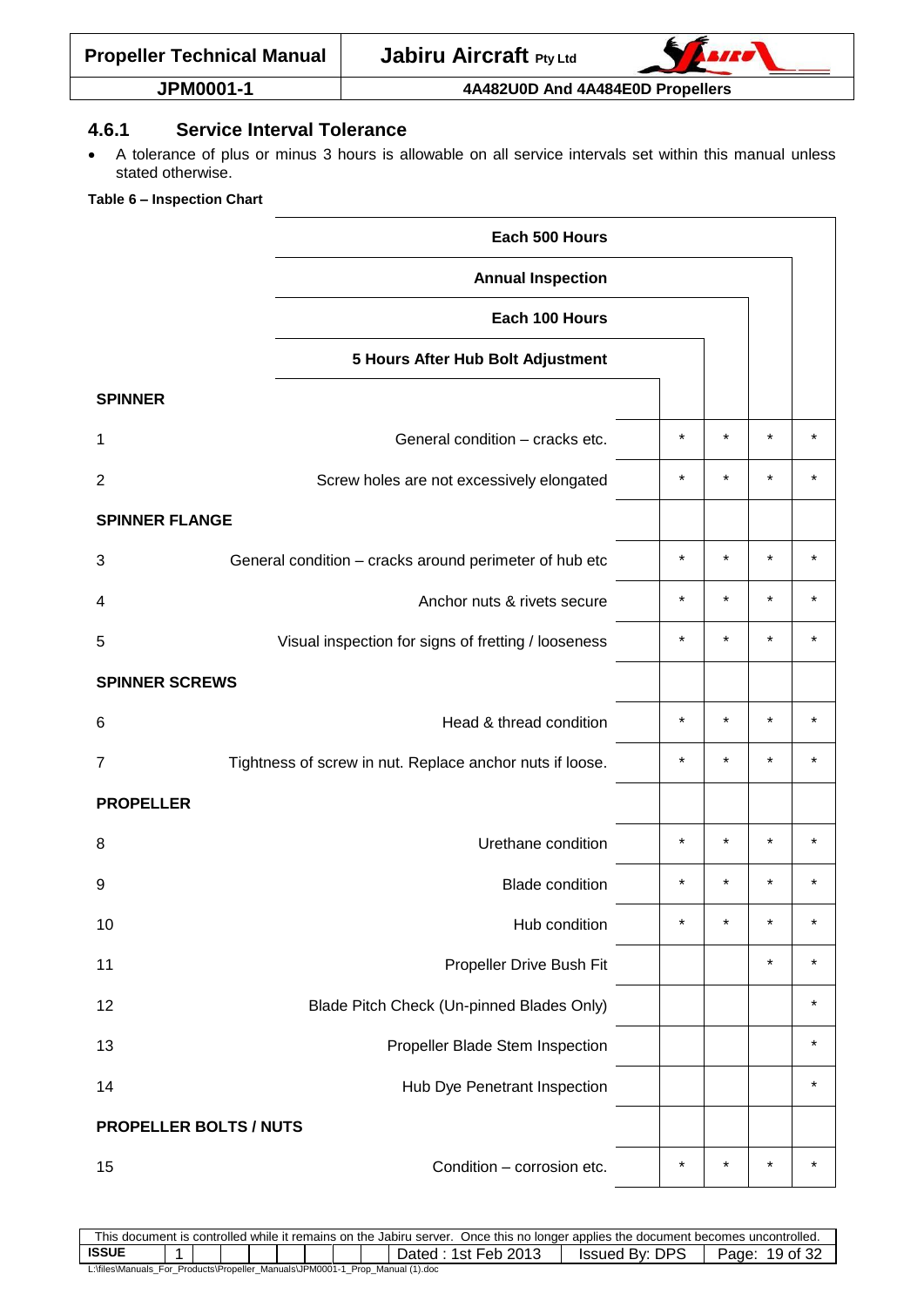|                                             | Each 500 Hours                    |         |         |         |         |
|---------------------------------------------|-----------------------------------|---------|---------|---------|---------|
|                                             | <b>Annual Inspection</b>          |         |         |         |         |
|                                             | Each 100 Hours                    |         |         |         |         |
|                                             | 5 Hours After Hub Bolt Adjustment |         |         |         |         |
| 16                                          | Bolt / Nut tension                | $\star$ | $\star$ | $\star$ | $\star$ |
| <b>TRACKING</b>                             |                                   |         |         |         |         |
| 17                                          | Propeller tracking                |         | $\star$ | $\star$ | $\star$ |
| 18                                          | Spinner tracking                  |         | $\star$ | $\star$ | $\star$ |
| <b>BALANCE</b>                              |                                   |         |         |         |         |
| 19                                          | <b>Check Propeller Balance</b>    |         |         | $\star$ | $\star$ |
| <b>PROPELLER FLANGE - CRANKSHAFT SCREWS</b> |                                   |         |         |         |         |
| 20                                          | Check Tension per Table 5         |         |         |         | $\star$ |

#### <span id="page-19-0"></span>**4.6.2 5-Hour Inspection**

- As all possible circumstances cannot be listed here, the following is provided as guidance only. A critical, trained eye is required and inspections should include, but not be limited to, the following.
- Remove the spinner and carry out a thorough visual inspection checking for cracking, fraying, corrosion and other damage.
- Check for loose, missing, corroded or damaged fasteners and hardware.
- Check for deposits and radial markings which indicate fretting between moving parts.
- Visually check the condition of the propeller, looking for damage to the leading edge protection, glass delamination and cracks.
- Check the tension of the propeller bolts/nuts Tension if required.
- Re-assemble

#### <span id="page-19-1"></span>**4.6.3 100-Hourly Inspection**

- As all possible circumstances cannot be listed here, the following is provided as guidance only. A critical, trained eye is required and inspections should include, but not be limited to, the following.
- Remove the spinner and carry out a thorough visual inspection checking for cracking, fraying, corrosion and other damage.
- Check for loose, missing, corroded or damaged fasteners and hardware.
- Check for deposits and radial markings which indicate fretting between moving parts.
- Visually check the condition of the propeller, looking for damage to the leading edge protection, glass delamination and cracks.
- Check the tension of the propeller bolts/nuts Tension per [Table 5](#page-15-6) if required.
- Re-assemble
- <span id="page-19-2"></span>Check spinner and Prop Tracking.

| This document is controlled while it remains on the Jabiru server. Once this no longer applies the document becomes uncontrolled. |  |  |  |  |  |  |  |  |                       |                |                   |
|-----------------------------------------------------------------------------------------------------------------------------------|--|--|--|--|--|--|--|--|-----------------------|----------------|-------------------|
| <b>ISSUE</b>                                                                                                                      |  |  |  |  |  |  |  |  | 1st Feb 2013<br>Dated | Issued By: DPS | 20 of 32<br>Page: |
| L:\files\Manuals_For_Products\Propeller_Manuals\JPM0001-1_Prop_Manual (1).doc                                                     |  |  |  |  |  |  |  |  |                       |                |                   |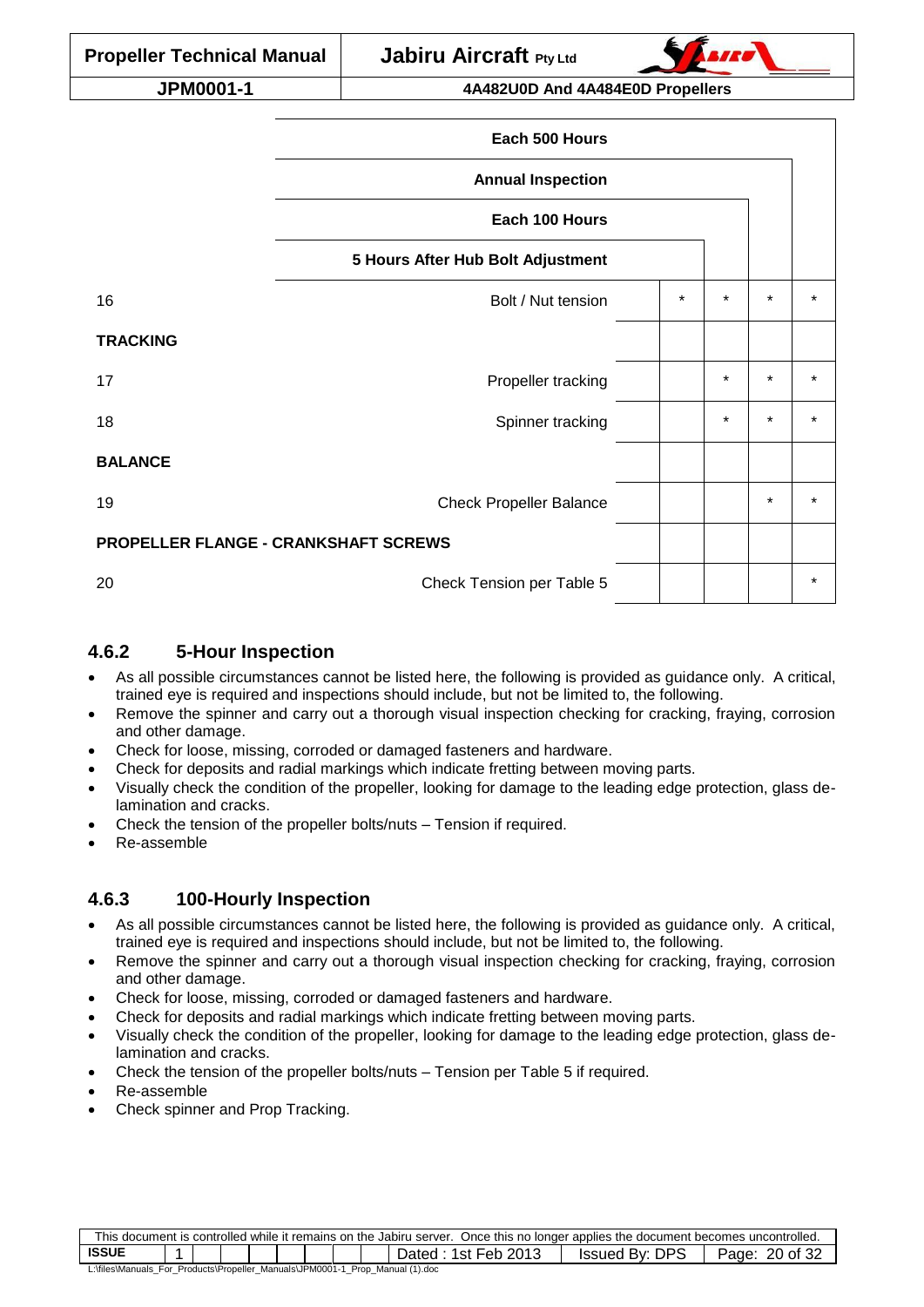

#### **4.6.4 Annual Inspection**

- **Annual inspections include all the items listed for the 100-hourly inspection above plus the additional items below.**
- As all possible circumstances cannot be listed here, the following is provided as guidance only. A critical, trained eye is required and inspections should include, but not be limited to, the following.
- Remove the propeller from the aircraft.
- Thoroughly check the propeller for cracking, wear or damage particularly in those areas not visible while the propeller is mounted to the engine.
- Inspect the blade stems for cracking, abrasion or deposits.
- Test the fit of the propeller drive bushes as detailed in Section [5.5](#page-29-1)
- Check the propeller balance as detailed in Section [4.7.6](#page-25-0)
- Re-fit the propeller to the aircraft.
- <span id="page-20-0"></span>• Check spinner and Prop Tracking.

#### **4.6.5 500-Hour Inspection**

- 500-hour inspections are based on time in service only. They include the items listed for the annual inspection above plus the additional items below.
- As all possible circumstances cannot be listed here, the following is provided as guidance only. A critical, trained eye is required and inspections should include, but not be limited to, the following.
- Remove the propeller from the aircraft.
- Disassemble the blades from the hub.
- Thoroughly check the propeller for cracking, wear or damage particularly in those areas not visible while the propeller is mounted to the engine.
- Inspect the blade stems for cracking, abrasion or deposits. Where equipped, inspect the condition of the blade pitch locking pins.
- Carry out a Dye Penetrant inspection of the front and rear hubs. If cracking or defects are identified provide clear photographs to Jabiru Aircraft Pty Ltd for assessment.
- Visually inspect and apply a test torque to the screws which hold the propeller flange to the front of the crankshaft. Refer to the Engine Maintenance Manual and follow its procedures for this test.
- Assemble propeller and set blade pitch.
- Re-fit the propeller to the aircraft.
- Check spinner and Prop Tracking.

| This document is controlled while it remains on the Jabiru server. Once this no longer applies the document becomes uncontrolled. |  |  |  |  |  |  |  |  |                     |                |                      |
|-----------------------------------------------------------------------------------------------------------------------------------|--|--|--|--|--|--|--|--|---------------------|----------------|----------------------|
| <b>ISSUE</b>                                                                                                                      |  |  |  |  |  |  |  |  | Dated: 1st Feb 2013 | Issued By: DPS | of 32<br>21<br>Page: |
| L:\files\Manuals_For_Products\Propeller_Manuals\JPM0001-1_Prop_Manual (1).doc                                                     |  |  |  |  |  |  |  |  |                     |                |                      |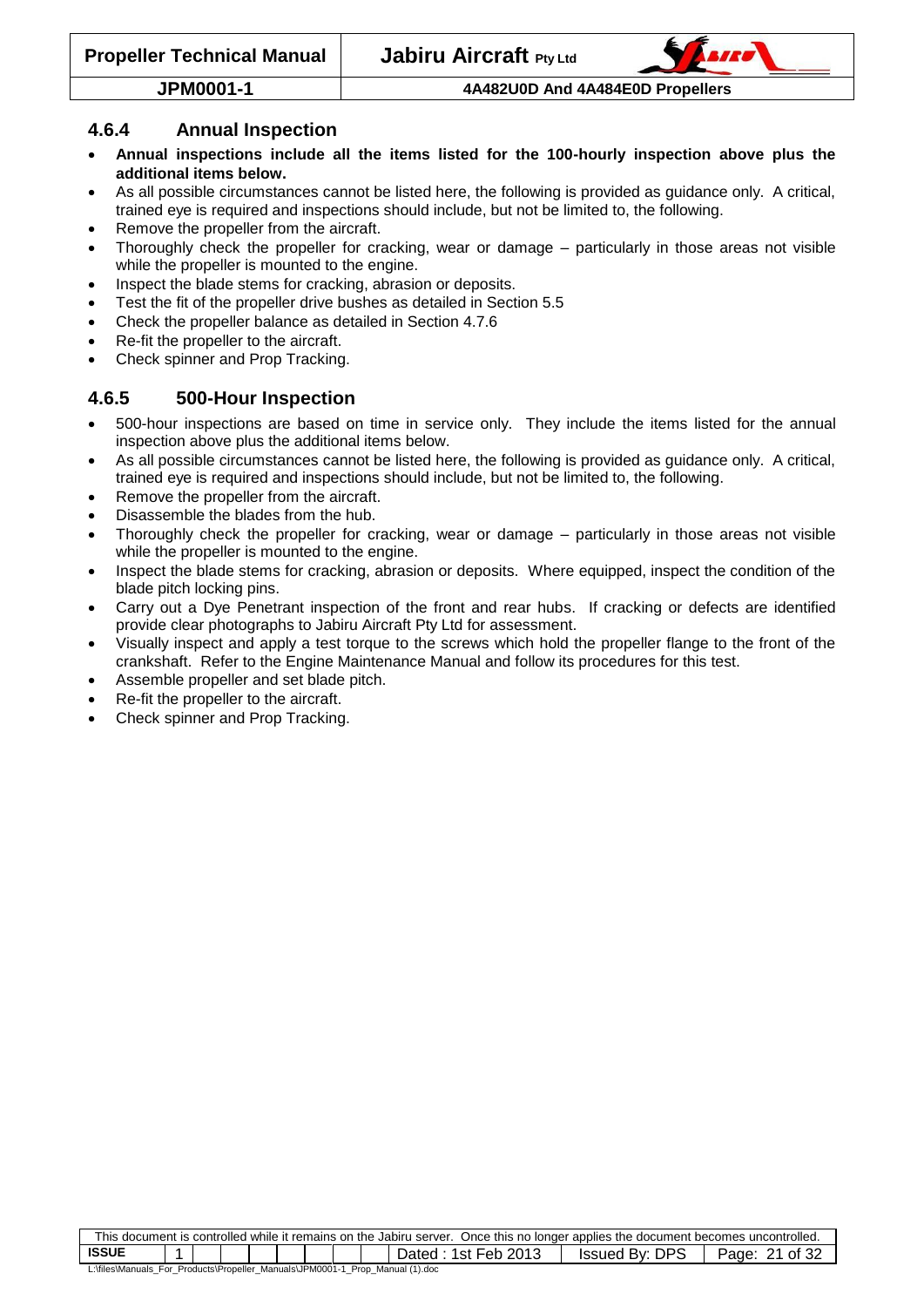

## <span id="page-21-0"></span>**4.7 Maintenance Procedures**

#### <span id="page-21-1"></span>**4.7.1 Acceptance Checking**

- Propellers supplied are balanced before shipping. Balancing before fitting to an aircraft is not necessary.
- Visually inspect propeller to ensure that it has not been damaged in transit.
- Check that the propeller drive bushes are a neat fit in the sockets of the propeller. Section [5.5](#page-29-1) gives details.

## <span id="page-21-2"></span>**4.7.2 Procedure – Removal of Existing Propeller**

[Figure 7](#page-25-1) shows a typical propeller installation.

- 1. Remove Machine Screws and Tinnerman Washers from Spinner.
- 2. Remove Spinner.
- 3. Unbolt Propeller Bolts 4 off.
- <span id="page-21-3"></span>4. Remove Bolts, Spinner Flanges, Washers and Propeller.

## **4.7.3 Procedure - Propeller Assembly**

- 1. Place the rear hub plate on a flat bench.
- 2. Fit the two blades to the hub. By design there is a small space between the inner ends of the two blades [\(Figure 4\)](#page-22-1). Care must be taken to ensure that the blades are positioned with their retaining shoulders hard against the matching shoulders of the hub (i.e. with the gap between blades as large as possible). Failure to achieve this can result in one blade being positioned differently to the other, resulting in an out of balance condition and increased vibration.
- 3. Place the front hub plate on the assembly, taking care to align it with the pitch lock pins in the blades (where equipped).
- 4. Loosely fit the 4 outer blade clamp bolts to the hub assembly.
- 5. Gradually tighten the 4 clamp bolts to the value given in [Table 5.](#page-15-6) This is to "settle" the blades into the hub.
- 6. Ensure that the gap between the front and rear hubs is even on both sides [\(Figure 5\)](#page-22-2).
- 7. Loosen the clamp screws.
- 8. For propellers without pitch lock pins, use a static jig to set the blade angles.

| This document is controlled while it remains on the Jabiru server. Once this no longer applies the document becomes uncontrolled. |  |  |  |  |  |  |  |  |                     |                |                   |
|-----------------------------------------------------------------------------------------------------------------------------------|--|--|--|--|--|--|--|--|---------------------|----------------|-------------------|
| <b>ISSUE</b>                                                                                                                      |  |  |  |  |  |  |  |  | Dated: 1st Feb 2013 | Issued By: DPS | 22 of 32<br>Page: |
| L:\files\Manuals_For_Products\Propeller_Manuals\JPM0001-1_Prop_Manual (1).doc                                                     |  |  |  |  |  |  |  |  |                     |                |                   |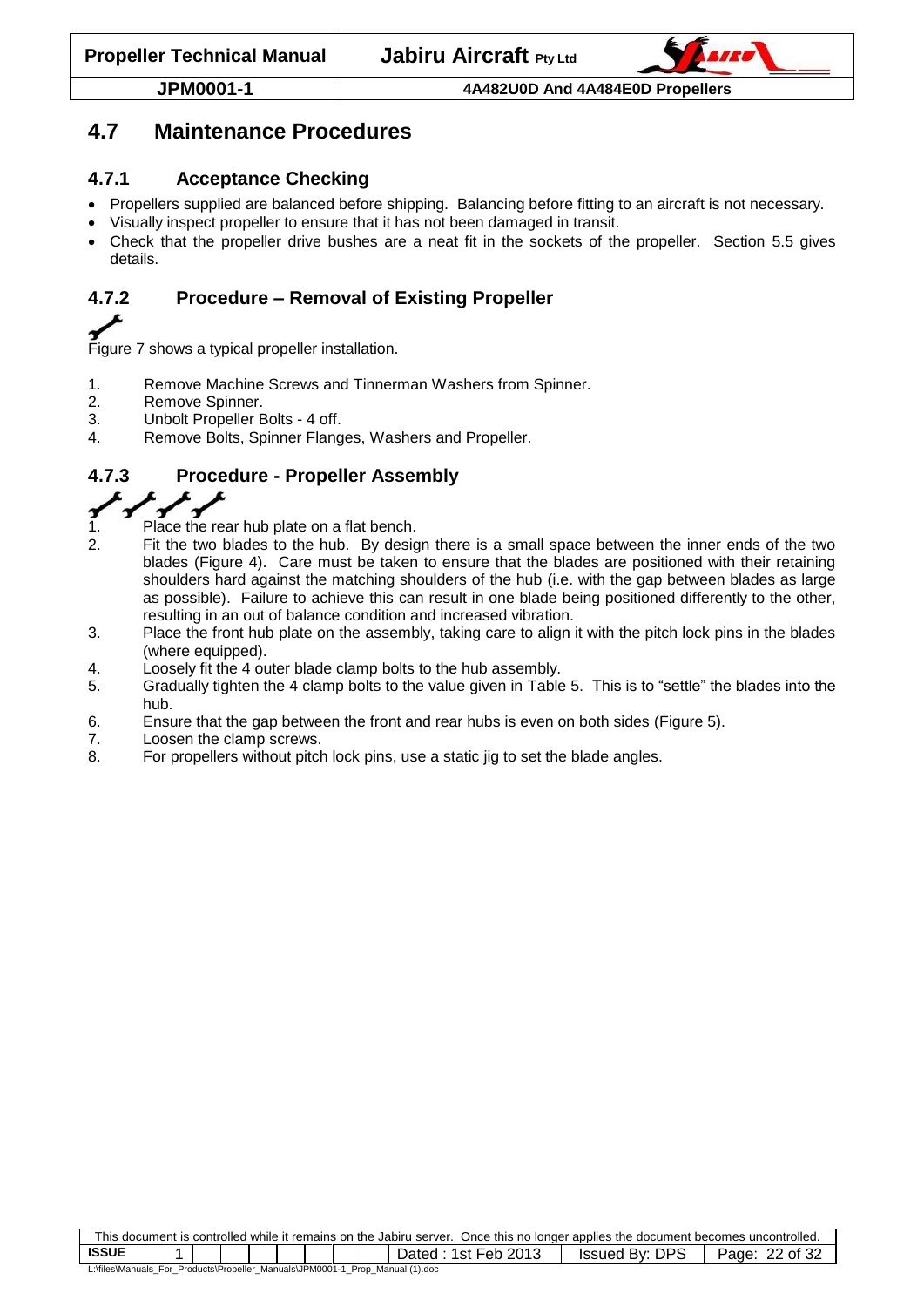

**Figure 4 – Blade Assy Detail (View from beside hub, front hub not shown)**

<span id="page-22-1"></span>

**Figure 5 – Hub Gap (View from beside hub)**

<span id="page-22-2"></span><span id="page-22-0"></span>

| This document is controlled while it remains on the Jabiru server. Once this no longer applies the document becomes uncontrolled. |  |  |  |  |  |  |  |  |                       |                       |                             |
|-----------------------------------------------------------------------------------------------------------------------------------|--|--|--|--|--|--|--|--|-----------------------|-----------------------|-----------------------------|
| <b>ISSUE</b>                                                                                                                      |  |  |  |  |  |  |  |  | 1st Feb 2013<br>⊃ated | DPS<br>Bv L<br>Issued | .of 32<br>Page <sup>-</sup> |
| L:\files\Manuals_For_Products\Propeller_Manuals\JPM0001-1<br>Prop Manual (1).doc                                                  |  |  |  |  |  |  |  |  |                       |                       |                             |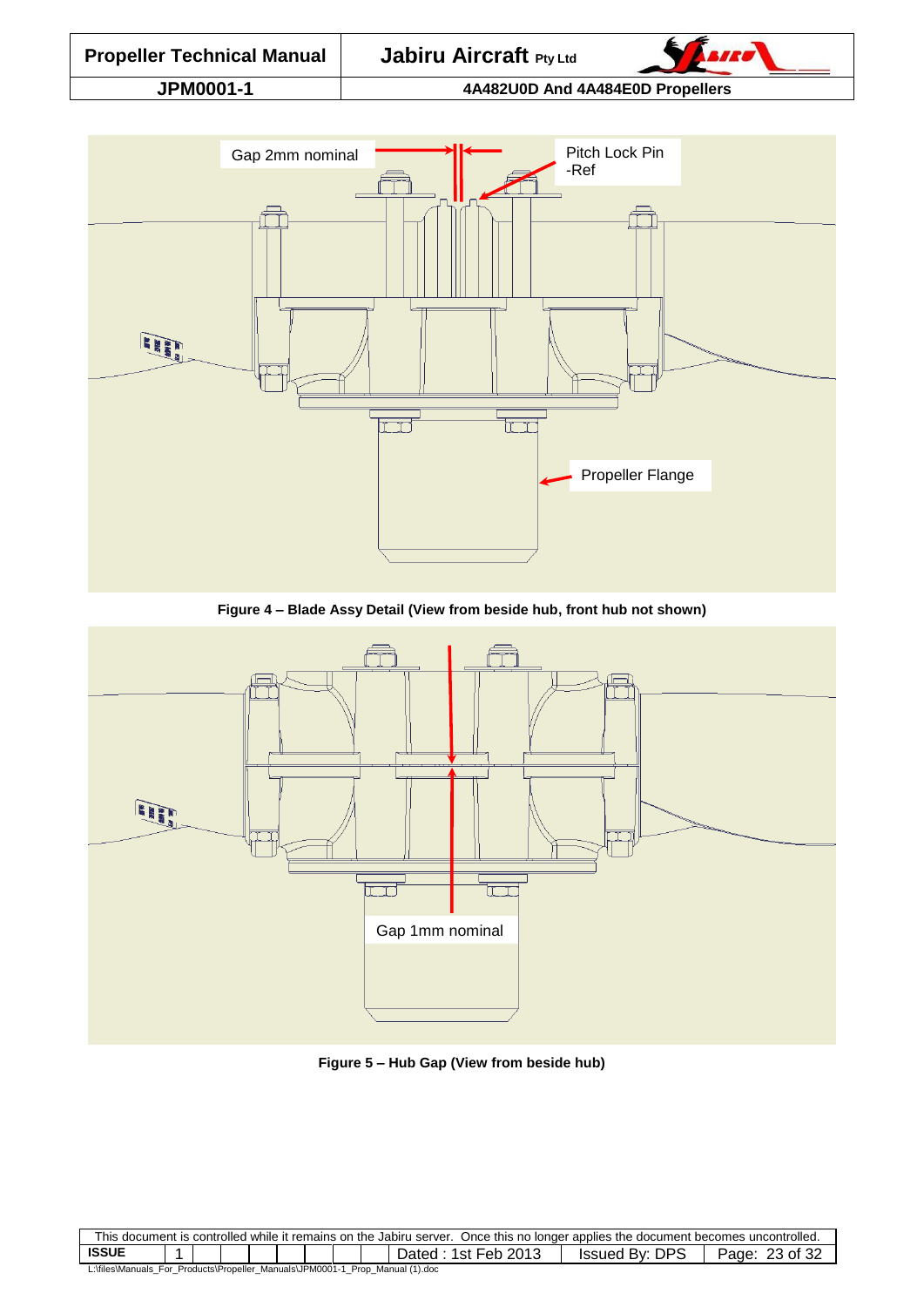

## **4.7.4 Bench-Mount Pitch Setting**

The following procedure is the recommended method used to set the blade pitch of propellers not equipped with pitch lock pins. The setting Jig is shown in [Figure 6.](#page-24-1)

- 1. Place the pitch setting jig on a flat, level surface. A special bench such as that shown in [Figure 6](#page-24-1) allows the assembly to sit level and the operator to adjust the 5/16" bolts without lifting it.
- 2. Fit the pitch setting plates to either end of the jig.
- 3. Using an accurate protractor, measure the angles of the pitch setting plates relative to the central propeller mounting face. Ensure that both pitch set plates are at the same angle to the mounting face: a difference here may indicate damage to the iig.
- 4. Assemble the hub halves and the blades, fitting only the outer  $\frac{1}{4}$ " bolts and tightening them evenly until the nuts just touch the hub halves.
- 5. Place the propeller on the rig, taking care not to damage the blades against the pitch set plates. Pieces of thin cardboard or rubber may be placed on the pitch plates to protect the blades.
- 6. Use the propeller drive pins to locate the propeller on the jig.
- 7. Fit the four 5/16" bolts through the propeller pins and the propeller & tighten until the nuts touch the hub.
- 8. Remove any packing from between the blades and the pitch set plates. Use a 0.75mm (0.030") steel feeler gauge to check the gap between the pitch plate and the blades: this gap must be constant from one end of the pitch set plate to the other.
- 9. Once the blade positions are set, tighten both the  $\frac{1}{4}$  and 5/16" bolts to 5lb.ft.
- 10. Re-check the blades against the pitch set plates. It may be necessary to loosen the bolts and adjust the blade position.
- 11. Acceptable limits for blade pitch are given in Section [4.1.2.](#page-15-3)
- 12. Set the 1/4" clamping bolts to the torque specified in Section [4.1.1.](#page-15-2)
- 13. Remove the 5/16" bolts holding the propeller to the jig & remove the propeller.

## **WARNING**

#### **PROPELLER PITCH SETTING IS CRUCIAL FOR THE PERFORMANCE AND LONGEVITY OF THE AIRCRAFT AND ENGINE.**

| This document is controlled while it remains on the Jabiru server. Once this no longer applies the document becomes uncontrolled. |  |  |  |  |  |  |  |  |  |  |
|-----------------------------------------------------------------------------------------------------------------------------------|--|--|--|--|--|--|--|--|--|--|
| <b>ISSUE</b><br><b>Issued By: DPS</b><br>Dated: 1st Feb 2013<br>24 of 32<br>Page:                                                 |  |  |  |  |  |  |  |  |  |  |
| L:\files\Manuals_For_Products\Propeller_Manuals\JPM0001-1_Prop_Manual (1).doc                                                     |  |  |  |  |  |  |  |  |  |  |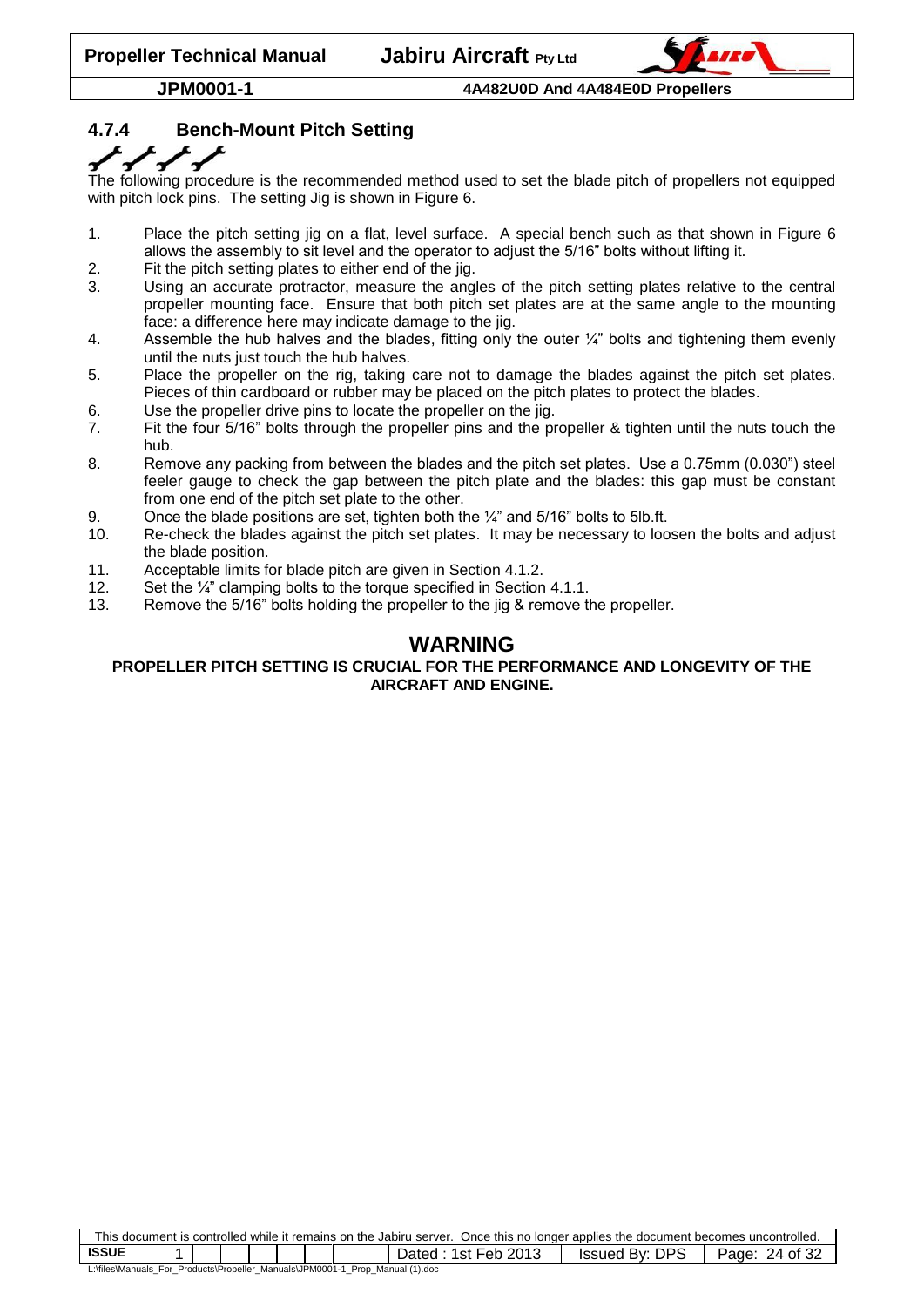

**Figure 6 – Pitch Set Jig**

# <span id="page-24-1"></span><span id="page-24-0"></span>**4.7.5 Procedure - Propeller installation**

- 1. [Figure 7](#page-25-1) shows typical propeller installation details.
- 2. Ensure that Propeller drive bushes 6 off, are in place in the Crankshaft Propeller Flange (note that two are special, short parts and face "backwards" compared to the others – see [Figure 8\)](#page-25-2). Fit the rear spinner backing plate to the flange.
- 3. When fitting a propeller turn the crank of the engine by hand until the magnets are aligned vertically and then fit the propeller with the blades close to horizontal. This method makes it likely that when the engine is turned off the propeller will naturally tend to come to rest with the blades close to horizontal. Note that this procedure does not apply to 3300 engines as they may stop in any position. 4. Fit propeller to flange.
- 5. Fit Propeller Bolts 4 off. The bolts must be oriented with the nuts positioned furthest from the propeller flange (nuts forward for a standard tractor installation).
- 6. Fit front spinner plate and penny washers to front of propeller. Note the use of AN970 "Penny Washers" – this is required to distribute the load applied by the bolts.
- 7. Ensure that both spinner plates are locating correctly on the spigots of the propeller hub. The rear spinner plate is drilled to allow the rear hub bolt spigots to pass through and mate directly against the propeller flange. There must be nothing between these mating faces.
- 8. Progressively tighten bolts ensuring equal distribution of load and in a normal criss-cross torque sequence. Ensure that the hub is tightened evenly: check that the gap between the front and rear hub plates is the same on both sides of the propeller.
- 9. Using Torque Wrench, tighten propeller mounting bolts to the value given in [Table 5.](#page-15-6)
- 10. Using Torque Wrench, tighten the outer blade clamp bolts to the value given in [Table 5.](#page-15-6)
- 11. Check tracking of Propeller as detailed in Section [4.7.6.](#page-25-0)
- 12. Locate Spinner on Spinner Flange and fix with Machine Screws through tinnerman Washers.
- 13. Check Spinner tracking as detailed in Section [4.7.7](#page-26-0)
- 14. After the first 5 hours following the propeller installation or adjustment of the hub mounting bolts the spinner must be removed and the propeller bolts checked for correct tension per [Table 6.](#page-18-1)

| This document is controlled while it remains on the Jabiru server. Once this no longer applies the document becomes uncontrolled. |  |  |  |  |  |  |  |  |                       |                |                   |
|-----------------------------------------------------------------------------------------------------------------------------------|--|--|--|--|--|--|--|--|-----------------------|----------------|-------------------|
| <b>ISSUE</b>                                                                                                                      |  |  |  |  |  |  |  |  | 1st Feb 2013<br>⊃ated | Issued By: DPS | 25 of 32<br>Page: |
| L:\files\Manuals_For_Products\Propeller_Manuals\JPM0001-1_Prop_Manual (1).doc                                                     |  |  |  |  |  |  |  |  |                       |                |                   |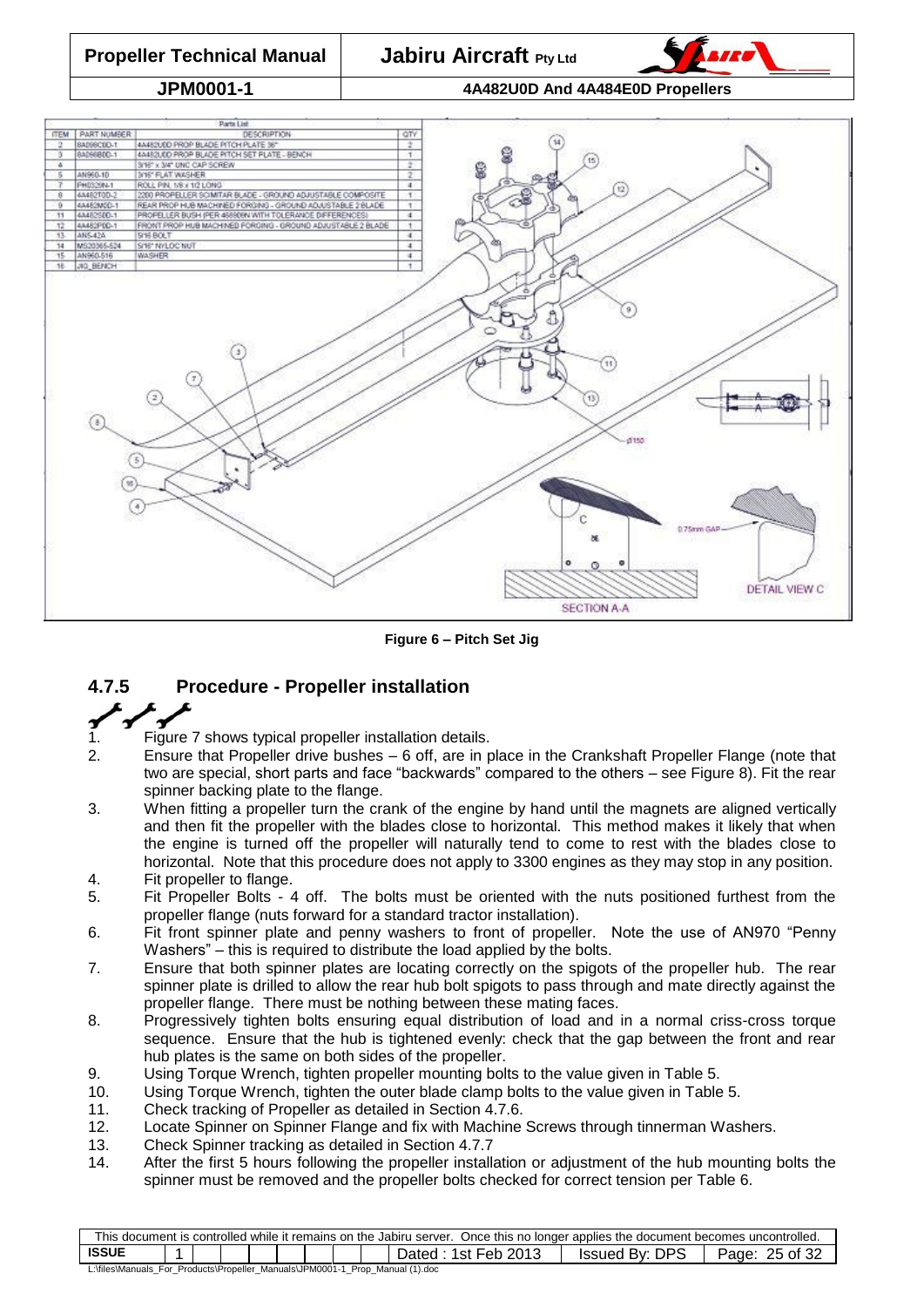

**Figure 7 – Typical Propeller Installation**

<span id="page-25-1"></span>

**Figure 8 – Propeller Hub Assembly (Spinner and blades not shown)**

## **IMPORTANT**

<span id="page-25-2"></span><span id="page-25-0"></span>*For all Jabiru Aircraft the spinner is an important and integral part of the propeller Assembly. It is essential to ensure adequate engine cooling. The aircraft must not be flown with the spinner removed.*

| This document is controlled while it remains on the Jabiru server. Once this no longer applies the document becomes uncontrolled. |  |  |  |  |  |  |  |  |                       |                                |                   |
|-----------------------------------------------------------------------------------------------------------------------------------|--|--|--|--|--|--|--|--|-----------------------|--------------------------------|-------------------|
| <b>ISSUE</b>                                                                                                                      |  |  |  |  |  |  |  |  | 1st Feb 2013<br>⊃ated | $r$ DPS<br><b>Issued By: L</b> | 26 of 32<br>Page: |
| L:\files\Manuals_For_Products\Propeller_Manuals\JPM0001-1<br>Prop Manual (1).doc                                                  |  |  |  |  |  |  |  |  |                       |                                |                   |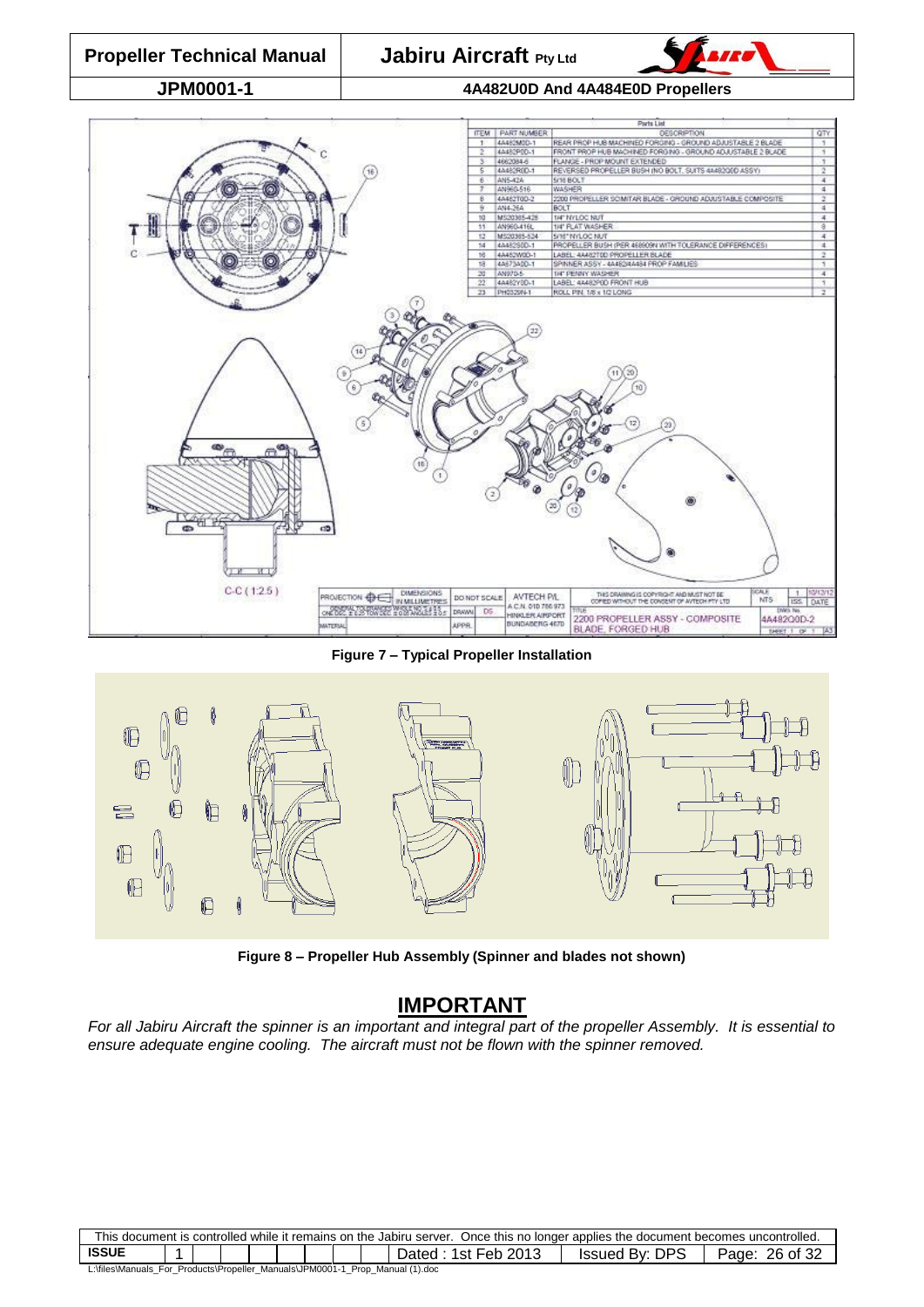

## **4.7.6 Procedure – Propeller Tracking**

- 1. Locate a fixed object on a flat floor so that it clears the Propeller tips by a small margin 1-3mm.
- 2. Rotate the Propeller by hand.
- 3. Check that each blade clears the object by the same amount. Measure the clearance for each blade.
- 4. Maximum Tracking Error Tolerance is +/- 2mm.
- 5. If the Propeller is outside the approved tolerance, refer to JABIRU Aircraft Pty Ltd or a JABIRU Approved Service Centre for rectification instructions.

## <span id="page-26-0"></span>**4.7.7 Procedure – Spinner Tracking**

- $\mathbf{r}$ 1. Locate a fixed object on a flat floor to just clear the lower edge of the tip of the Spinner.
- 2. Rotate the propeller by hand and check that the Spinner runs true.
- 3. Correct any run-out by loosening machine screws, realigning spinner then retightening machine screws.

## <span id="page-26-1"></span>**4.7.8 Procedure – Propeller Balance (Maintenance)**



Propeller balancing in the course of maintenance follows the same procedure as during a propeller overhaul. Therefore the procedure given in Section [5.6.1](#page-30-1) must be used.

| This document is controlled while it remains on the Jabiru server. Once this no longer applies the document becomes uncontrolled. |  |  |  |  |  |  |  |  |                     |                |                |
|-----------------------------------------------------------------------------------------------------------------------------------|--|--|--|--|--|--|--|--|---------------------|----------------|----------------|
| <b>ISSUE</b>                                                                                                                      |  |  |  |  |  |  |  |  | Dated: 1st Feb 2013 | Issued By: DPS | of 32<br>Page: |
| L:\files\Manuals For Products\Propeller Manuals\JPM0001-1 Prop Manual (1).doc                                                     |  |  |  |  |  |  |  |  |                     |                |                |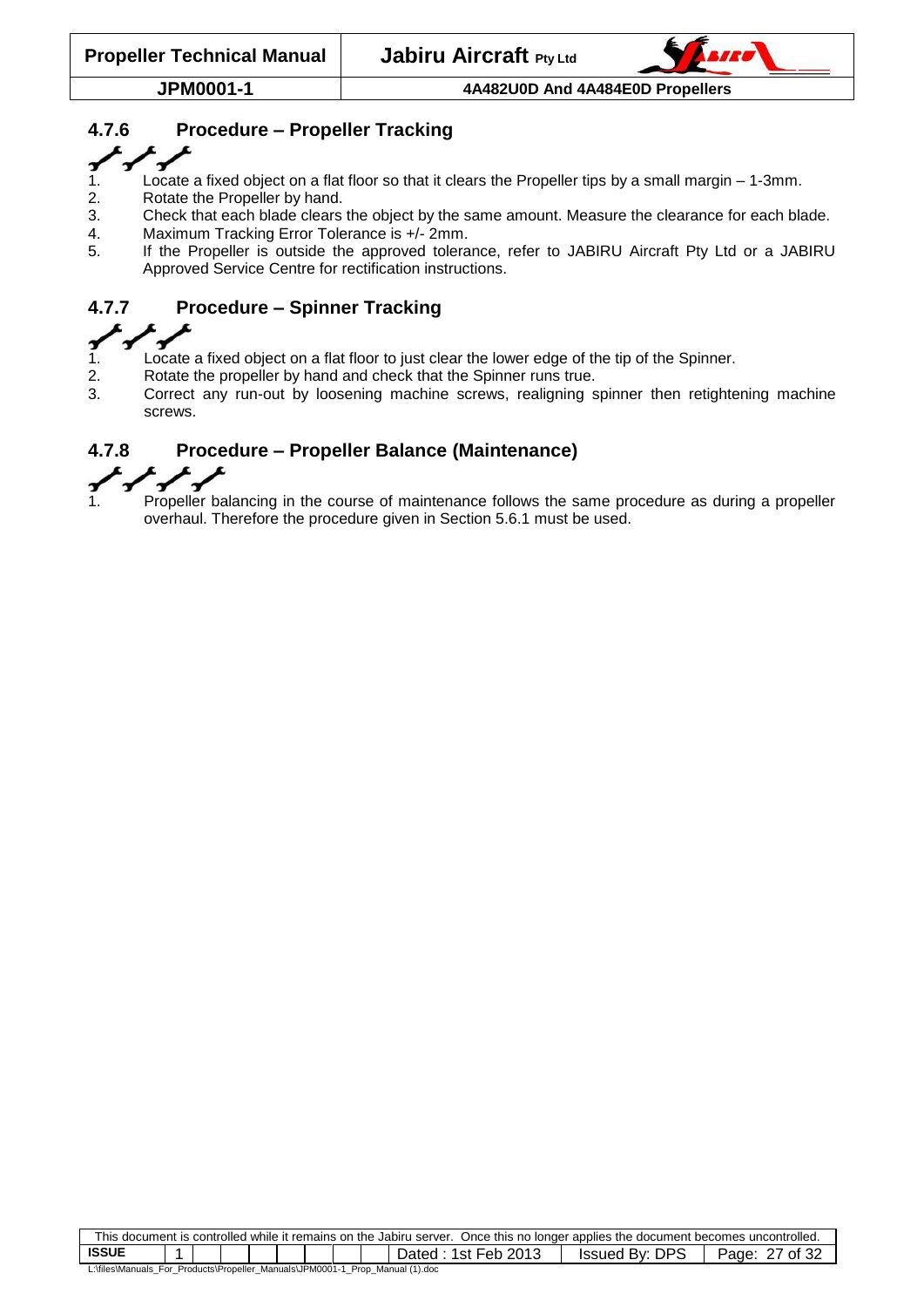

## <span id="page-27-0"></span>**4.8 Troubleshooting**

#### <span id="page-27-1"></span>**4.8.1 Defect Recognition**

#### **4.8.1.1 Chips**

The trailing edge of the propeller blades are relatively thin and may be damaged more easily than the remainder of the propeller. This type of damage is normally caused in the hangar or while the propeller is in storage or being shipped.

Recommended Actions:

- In general, whitening is a sign that the resin matrix surrounding the fibreglass has been damaged. This type of damage can allow moisture to enter and act as a starting point from which de-laminations can grow.
- If the fibreglass has been chipped or frayed apply a thin type of superglue to the fibres. Capillary action will draw the glue into the glass and the colour will change from white to translucent. Whitening extending up to 10mm along the blade trailing edge may be repaired in this way.
- If the line of the trailing edge has been notched by a small amount (up to 2mm) the notch can be sanded away to leave a smooth trailing edge. This must be done AFTER the glass weave has been stabilised with superglue.
- After repair: visually monitor the chip for growth.

#### **4.8.1.2 Stone Chips**

The propellers have been designed to be resistant to abrasion and stone chips, however stone chips may still occur on the rear face of the blade.

Recommended Actions:

- Stone chips are not generally dangerous, however they should be visually monitored during normal daily inspections as it is possible for glass de-laminations to start from them. Using a thin type of superglue to seal the chip is recommended to seal the damage & stabilise the chip.
- Maximum chip size: 8 x 8mm refer larger chips to Jabiru Aircraft for directions.

#### **4.8.1.3 Urethane Pitting**

The propellers have been designed to be resistant to abrasion to the urethane, however over time – especially in rain or when operating from gravel or grass runways – wear will occur.

Recommended Actions:

- Minor damage can be sanded slightly to improve the smoothness of the leading edge.
- Major damage must be repaired by returning the propeller to the manufacturer to replace the urethane leading edge protection.

#### **4.8.1.4 Tip Cracks**

The tips of both propellers are relatively susceptible to damage due to their small size.

Recommended Actions:

- Minor damage to the tip may be addressed by grinding the damaged area off the blade: a maximum of 3mm may be removed. Note that to maintain propeller balance the same amount must be removed from both blades.
- Re-balancing of the propeller afterwards is recommended.

| This document is controlled while it remains on the Jabiru server. Once this no longer applies the document becomes uncontrolled. |  |  |  |  |  |  |  |  |                       |                          |                   |
|-----------------------------------------------------------------------------------------------------------------------------------|--|--|--|--|--|--|--|--|-----------------------|--------------------------|-------------------|
| <b>ISSUE</b>                                                                                                                      |  |  |  |  |  |  |  |  | 1st Feb 2013<br>⊃ated | DPS<br><b>Issued By:</b> | 28 of 32<br>Page: |
| L:\files\Manuals_For_Products\Propeller_Manuals\JPM0001-1_Prop_Manual (1).doc                                                     |  |  |  |  |  |  |  |  |                       |                          |                   |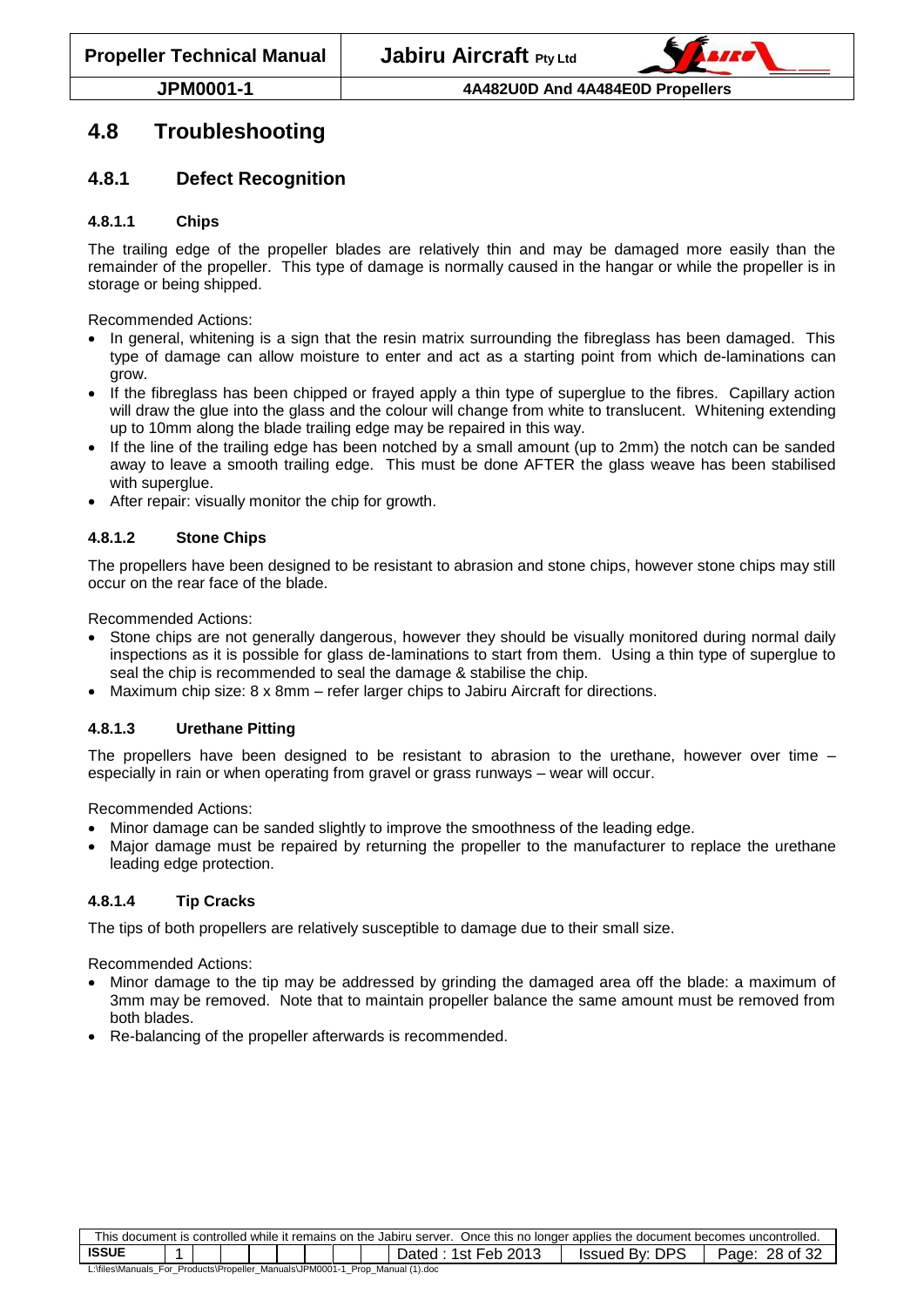

# <span id="page-28-0"></span>5 Propeller Overhaul

## <span id="page-28-1"></span>**5.1 Overhauler Requirements**

The following are recommended as the minimum requirements for someone carrying out overhauls on Jabiru Propellers:

#### **1. Facilities**

- Enclosed workspace with sealed floor, lighting, compressed air & mains electricity.
- **2. Training**
	- Completion of an approved instruction course specific to Jabiru Propellers. Approved courses include those offered by Jabiru Aircraft Australia or by local Jabiru Aircraft representatives.

#### **3. Rating**

- Commercial maintainers must hold ratings required by their local Airworthiness Authority.
- **4. Experience**
	- A minimum of 1 year experience working on propellers under supervision is recommended for commercial maintainers before working un-supervised.

# <span id="page-28-2"></span>**5.2 Tool & Gauge Control**

• As detailed in Section [4.3](#page-16-0)

## <span id="page-28-3"></span>**5.3 Tools & Equipment:**

Access to the following tools will be required. All tools must be good quality items:

As detailed in Section [4.4](#page-16-1)

## <span id="page-28-4"></span>**5.3.1 Propeller Balancing**

- A basic propeller balance rig consists of 2 straight, level "knife edges". Steel rulers are suitable when appropriately mounted.
- The rig must be constructed to allow checking of the blades in the horizontal and vertical positions.
- For balancing the propeller must be mounted on a shaft positioned at the propeller's axis of rotation. This is usually a propeller flange fitted to a crankshaft (or similar heavy, round shaft). The propeller is fitted to the propeller flange with 4 off 5/16" drive bushes and bolts. The heavy shaft is then mounted on the "knife edges" with the propeller cantilevered over 1 side of the jig. This method allows the balance jig to be much less bulky and mounts the propeller as it would be on the engine to minimise balance differences.
- Ensure the balancing is being done in a closed room drafts or gusts of wind will rotate the propeller and give inconsistent balancing.
- Propeller balance jigs must be checked before each use to ensure that:
	- The "knife edge" balance blades are horizontal
		- There are no bends, dents, nicks or damage to the "knife edges" or the balance shaft which may prevent the assembly from rotating.

| This document is controlled while it remains on the Jabiru server. Once this no longer applies the document becomes uncontrolled. |  |  |  |  |  |  |  |  |  |  |
|-----------------------------------------------------------------------------------------------------------------------------------|--|--|--|--|--|--|--|--|--|--|
| <b>ISSUE</b><br><b>Issued By: DPS</b><br>ີ 1st Feb 2013<br>29 of 32<br>Page:<br>Dated                                             |  |  |  |  |  |  |  |  |  |  |
| L:\files\Manuals_For_Products\Propeller_Manuals\JPM0001-1_Prop_Manual (1).doc                                                     |  |  |  |  |  |  |  |  |  |  |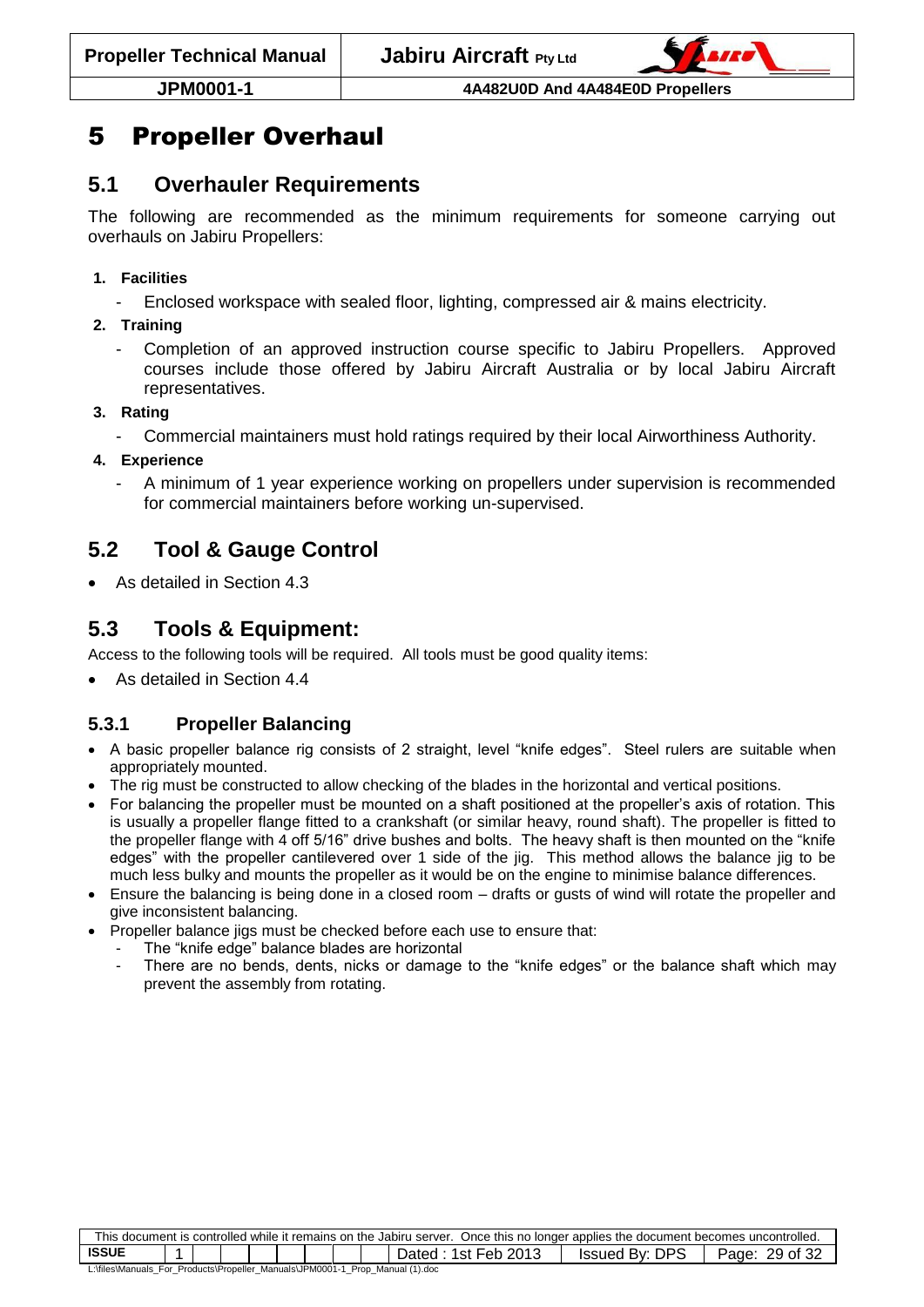

**Figure 9 – Propeller Balancing**

## <span id="page-29-2"></span><span id="page-29-0"></span>**5.4 Overhaul Sequence**

- 
- 1. Remove the propeller from the aircraft
- 2. Thoroughly clean & inspect the propeller.
- 3. Discard and replace all hardware (nuts & bolts) with new parts. Note that aircraft grade hardware must be used.
- 4. Carry out the standard inspections (propeller removed) detailed in Section [5.5.](#page-29-1)
- 5. Carry out any necessary repairs as detailed in Section [5.6.](#page-30-0)
- 6. Carry out a final balance of the propeller as detailed in Section [5.6.1.](#page-30-1)
- 7. Re-fit the propeller to the aircraft as detailed in Section [4.7.3.](#page-21-3)
- <span id="page-29-1"></span>8. Ensure the propeller blades and spinner are tracking correctly - Section [4.7.6](#page-25-0) & [4.7.7.](#page-26-0)

# **5.5 Propeller Removed Inspections**

Whenever the propeller is removed from the engine, the following inspections are to be carried out:

- 1. **Drive bush fit into hub** should be a good fit. The bush should not need to be forced into the hub and there must be no slop once the bush is fitted.
- 2. **Balancing** Balance in accordance with Section [5.3.1.](#page-28-4) Alternatively, operators seeking more accurate balance may return both propeller blades to the manufacturer for fine balancing.
- 3. **Hub condition inspection** whenever the propeller is off the engine the general condition of the hub should be visually inspected. Section [5.6.2](#page-30-2) gives details.
- 4. **Dye Penetrant Inspection** Carry out a Dye Penetrant inspection of the front and rear hubs. If cracking or defects are identified provide clear photographs to Jabiru Aircraft Pty Ltd for assessment.

| This document is controlled while it remains on the Jabiru server. Once this no longer applies the document becomes uncontrolled. |  |  |  |  |  |  |  |  |                     |                |                   |
|-----------------------------------------------------------------------------------------------------------------------------------|--|--|--|--|--|--|--|--|---------------------|----------------|-------------------|
| <b>ISSUE</b>                                                                                                                      |  |  |  |  |  |  |  |  | Dated: 1st Feb 2013 | Issued By: DPS | 30 of 32<br>Page: |
| L:\files\Manuals_For_Products\Propeller_Manuals\JPM0001-1_Prop_Manual (1).doc                                                     |  |  |  |  |  |  |  |  |                     |                |                   |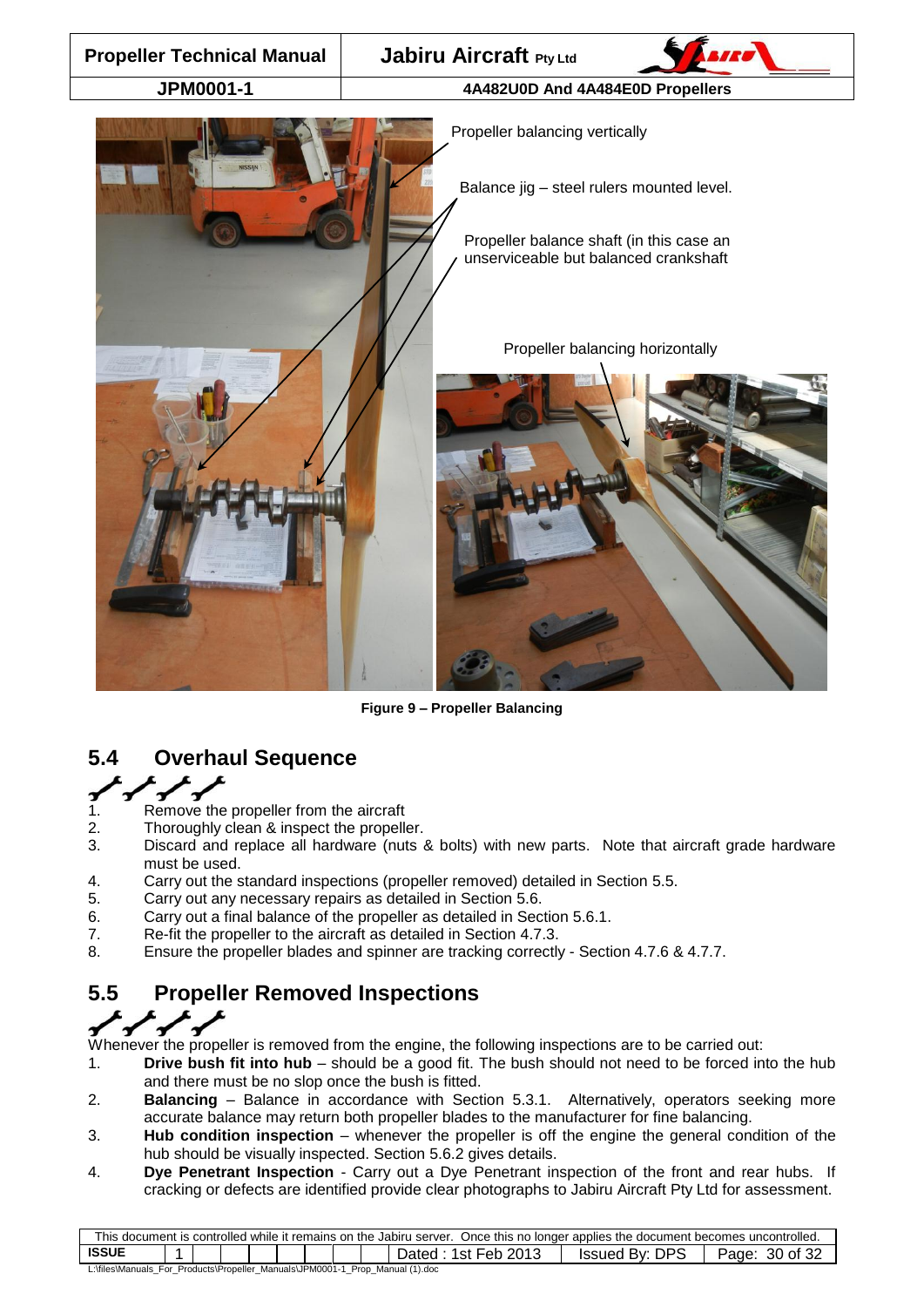

## <span id="page-30-0"></span>**5.6 Repair Methods**

## <span id="page-30-1"></span>**5.6.1 Propeller Balancing Procedure (Overhaul)**

#### $\mathbf{r}$

- Both propellers are balanced during manufacture using a method able to detect very small imbalances between blades.
- If an imbalance is detected in the propeller assembly during overhaul it is recommended that BOTH blades be returned to the manufacturer for re-balancing.
- The following procedure is given as a basic check of balance which may be done in the field however accuracy of this process is not as high as using the factory balancer.
- Propeller balance jigs must meet the requirements of Section [5.3.1.](#page-28-4)
- Check the balance jig to ensure that the "knife edges" are straight and level.
- Ensure the propeller is clean and dry: if necessary, clean the blades to ensure all deposits are removed then dry thoroughly.
- Fit the propeller to the balance shaft.
- Place the propeller on the rig, with the balance shaft resting on the knife edges. Initially test with the propeller blades horizontal: the heavier blade will sink to the bottom.
- Repeat the test with the propeller blades vertical: the heavier side of the propeller will sink towards the bottom.
- Ensure the balancing is being done in a closed room drafts or gusts of wind will rotate the propeller and give inconsistent balancing.
- The balance may only be corrected by the application of enamel paint. Any other method of securing balance is PROHIBITED.
- Do not apply paint over the Urethane leading edge it will rapidly flake off in service which is both unsightly and will affect the balance of the propeller.
- Propellers outside these limits should be rejected as unserviceable or returned to JABIRU for assessment and possible repair.

Tolerances:

• Imbalance shall not exceed the following limit whatever the position of the Propeller in the plane of rotation: 750 mm-gms (approximately 1 gm at the tip).

#### <span id="page-30-2"></span>**5.6.2 Damage Limits & Repairs**

Any service or repair must take account of the risk of subsequent Propeller failure. Therefore repairs by owners are limited to minor damage. Larger damage must be referred to Jabiru Aircraft for repair.

Only damage within the size tolerances described in Section [4.8.1](#page-27-1) may be repaired by owners. All propellers with damage beyond these limits must be either rejected as unserviceable or returned to JABIRU Aircraft Pty Ltd or our local approved agent for assessment and possible repair.

#### <span id="page-30-3"></span>**5.6.3 General**

Repairs must always take account of the changes to balance of the Propeller. Generally for repairs the propeller should be removed in accordance with the procedure described above (Section [4.7.2\)](#page-21-2) and checked for balance (Section [5.6.1\)](#page-30-1) prior to refitting (Section [4.7.3\)](#page-21-3). Always check blade & spinner tracking after reassembly (Section [4.7.3\)](#page-21-3).

| This document is controlled while it remains on the Jabiru server. Once this no longer applies the document becomes uncontrolled. |  |  |  |  |  |  |  |  |                        |                                   |                   |
|-----------------------------------------------------------------------------------------------------------------------------------|--|--|--|--|--|--|--|--|------------------------|-----------------------------------|-------------------|
| <b>ISSUE</b>                                                                                                                      |  |  |  |  |  |  |  |  | 1st Feb 2013<br>Dated: | <b>DPS</b><br><b>Issued By: [</b> | 31 of 32<br>Page: |
| L:\files\Manuals_For_Products\Propeller_Manuals\JPM0001-1_Prop_Manual (1).doc                                                     |  |  |  |  |  |  |  |  |                        |                                   |                   |